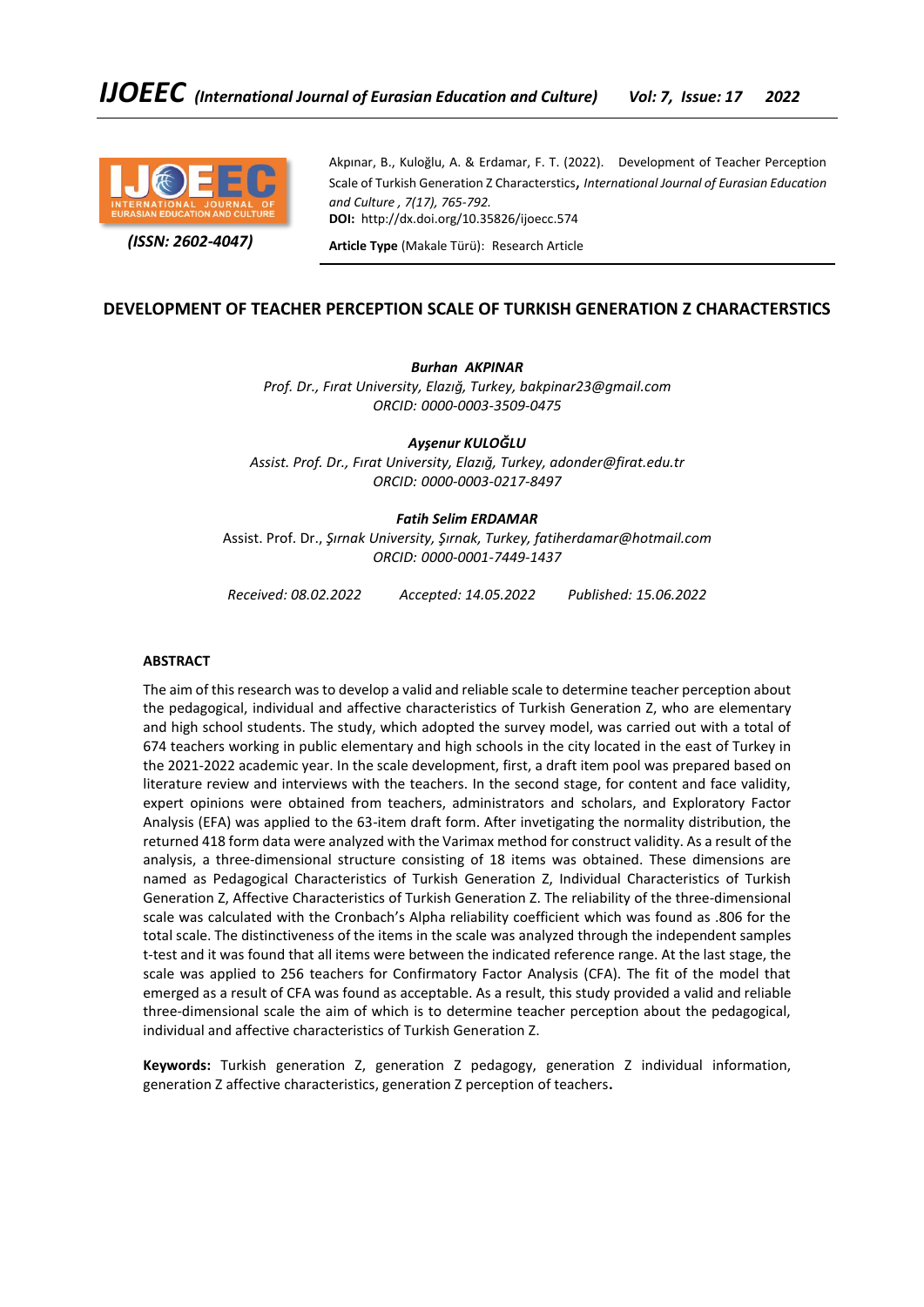#### **INTRODUCTION**

The education in schools is carried out within the framework of the curriculum and the general teaching principles developed based on long-term experiences. In the teaching process, the application dimension of the curriculum, general teaching principles resembles traffic signs on the road. First, the principle of "relevance to the individual" (Offorma, 2016) emphasizes that the effectiveness of the teaching is primarily related to knowing the student (individual) (Underhill, 2006). In addition, the effectiveness of teaching, which is a communication and interaction process by its nature, is closely connected to the characteristics of the student, who is the recipient in this process. A teaching process that does not take into account the developmental, academic and socio-cultural characteristics of the student will be probably inefficient. Student characteristics in education is the starting point of both the education process and the curriculum development process, which is the theoretical basis of the process. Actually, the achievements, which are the first stage in curriculum development, are determined in line with students' interests and needs (Demirel, 1999). Also student characteristics are among the main foundations of the program called individual or psychological basis (Akpınar, 2017). In sum, the recognition of the student is a significant pedagogical requirement both in the curriculum development and in teaching, which is the application of the developed curriculum.

Recognition of the student in the curriculum development and implementation process can be addressed with different dimensions. These complementary dimensions are: developmental, cognitive, affective, psychomotor and socio-cultural characteristics. Although all of these are important, socio-cultural characteristics, which is addressed in this study, have attracted a considerable attention as "generational characteristics" in recent years. It is stated that the generational characteristics, which affect the cognitive functions of the individual, also play a particular role in other characteristics of the student listed above (Savaş & Karataş, 2019) since although sensory processing in learning is biological and physiological, it is known that the brain uses social arguments to encode stimuli as well. Therefore, it is important that the socio-cultural context characteristics of the students should be taken into consideration both in curriculum development and in the design of the teaching process in order to improve the effectiveness and quality in education.

The phenomenon of generation, which refers to the socio-cultural characteristics of students that should be considered in the theory (curriculum design) and practice (teaching process) dimensions of education, is regarded as a sociological concept in the literature. This makes this phenomenon as important for the social foundation of education as it is for the individual (psychological) foundation. In addition, even though education has individual dimensions, it is also a social event and phenomenon. Thus, the analysis of the generation concept by considering these dimensions is significant in terms of the individual and social basis of education. The concept of generation comes from the words "soy", "nesil" in Turkish, "generire" in Latin and "generation" in French (Halisdemir, 2015). The concept of generation, which can be traced back to ancient Greece, Egypt and Sumer in some sources (Özdemir, 2020), was systematized with the work of Comte and Dilthey in the 1800s and Mannheim in the 1900s (Arslan & Staub, 2015; Ersöz, 2017). However, it was only in the 1970s and 1980s that the concept of generation became the topic of academic studies. In this context, it is stated that the researcher who first pronounced the concept of generation was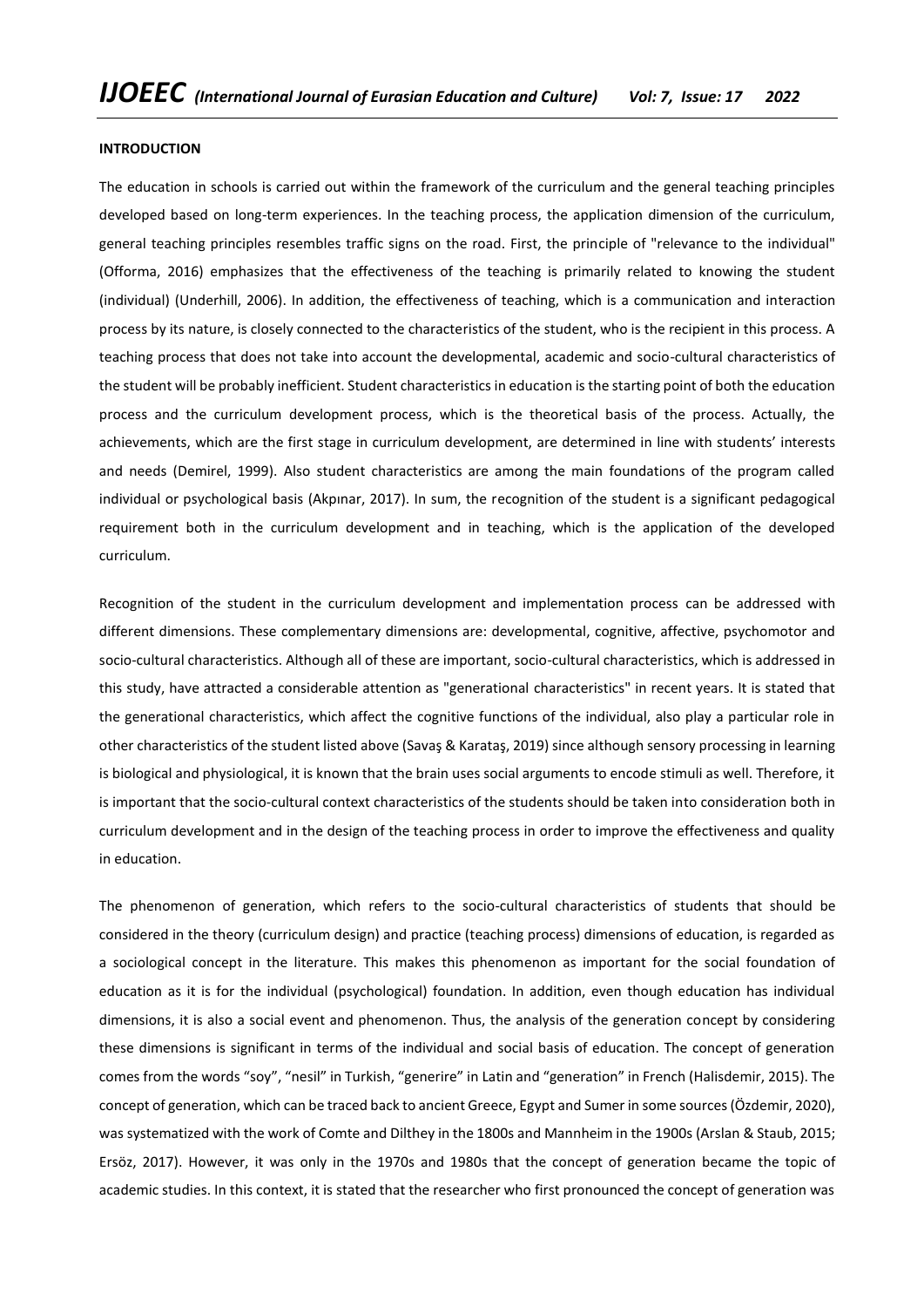Ronald Inglehart (1977) (Süral Özer et al., 2013, cited by Anbar, 2020). In this context, Ronald Inglehart (1977) was the first researcher to pronounce the concept of generation (Süral Özer et al., 2013, cited in Anbar, 2020). Subsequently, Arsenault, Inglehart, as well as Strauss and Howe (1991), who introduced this concept to sociology, contributed significantly to the flourishment of studies on the concept of generation (Dinç, 2019; Arslan & Staub, 2015). Today, the concept of generation attracts the attention of many disciplines, especially educational sciences, as a subject frequently used to analyze the changes in the perception, judgment, attitude, behavior, life and communication of the individuals as a result of the changes in social events and phenomena (Çağlayan, 2019).

Generation can be defined as a group of people who shares certain social, economic and political events according to their birth years (Cogin, 2012). Based on this definition, it can be proposed that generation refers to a particular group defined through biological and sociological axes (Kesgin, 2019). In this sense, this concept describes a group of people born in the same years and grown up in the same sociological conditions (Ardıç & Altun, 2017). In addition, the group belonging to the same generation, which has similar socio-economic, socio-cultural and socio-political conditions based on their birth date, is expected to have shared habits and values (Taş, Demirdövmez, & Küçükoğlu, 2017). In the literature, there are several classifications of generation based on historical periods of 25-30 years on average. In this regard, generation can be defined as a group that shares the same historical, economic, social and technological experiences in an average of 20 years (Baran, Noyan, & Karabulut, 2020). Although there is no consensus on the time period in the chronological classification of generations, five generation classifications in this century are generally accepted in the literature (Kılınç & Varol, 2021). These generations are listed as the Silent Generation (1927-1945), Baby Boomer (1946-1964), Generation X (1965-1979), Generation Y (1980-1999) and Generation Z (2000 and later) (Deniz & Tutgun Ünal, 2019).

The present study, which addresses the phenomenon of generation with a pedagogical, individual and affective perspective, focused on elementary school and high school students, who are considered as Generation Z. The main reason for focusing on this group is that there are no studies on the pedagogical and affective characteristics of the Generation Z in Turkey (Savaş & Karataş, 2019), and the studies on their personal characteristics are carried out in abroad, especially in the USA (Ardıç & Altun, 2017). Since their contexts are different, it is uncertain that these studies completely reflect the Turkish Generation Z, which has been formed in the last 20 years of Turkey depending on the socio-cultural, socio-economic and socio-political climate of Turkey. In addition, the pedagogical, individual and affective characteristics of Turkish Generation Z, which have been shaped by the social, cultural, economic, political and technological environment of Turkey along with global factors, differ from their contemporaries in other societies. Identifying these differences is of critical importance in order to develop suitable education policies for this generation in Turkey. The effectiveness of both curriculum development and the implementation of these programs in education largely depends on the recognition of students. However, the Generation Z is stated to be unlike any previous generation (Şahbaz, 2019) and in addition there is a lack of awareness and knowledge about the Generation Z in Turkey. Therefore, it is quite difficult to recognize the Generation Z. This difficulty poses a significant problem to the effectiveness and quality of education at both the macro and micro level because without recognizing the dominant values, cultural codes, thought and behavior patterns of Generation Z, it is not possible to provide an effective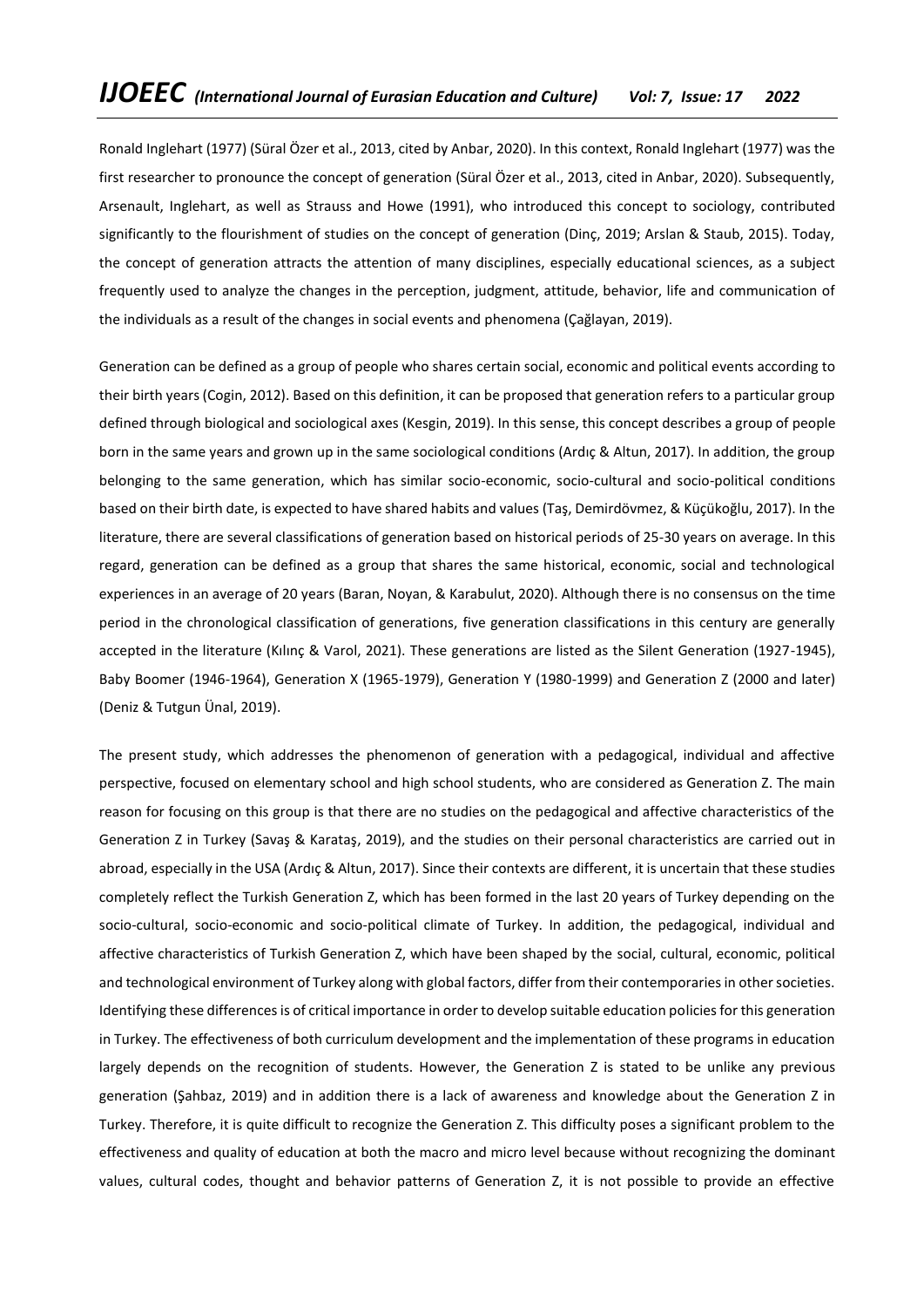educational planning and instructional design (Altuntuğ, 2012, cited in Savaş & Karataş, 2019). Another reason for focusing on the pedagogical, individual and affective characteristics of the Generation Z in this study is that Turkey experienced the Covid-19 Pandemic differently from other countries, especially at the point of "access to technology". This makes transferring the pedagogical characteristics of Generation Z of a country, which experienced the Covid-19 Pandemic different, to the Turkey suspicious since, apart from other factors, access to the technology is an important source of difference for the characteristics of the Generation Z (Çavuşoğlu & Yalçın, 2021). This generation has an almost 90% presence in new generation internet technologies, virtual and social media (Taş, Demirdövmez & Küçükoğlu, 2017). The dominant element that separates the Generation Z from the Generation X and Y who educated and trained themselves is the technological changes in this generation (Halisdemir, 2015). For this reason, the Generation Z is also described as "Digital Natives", which means born into Information Communication Technologies (ICT) (Kul, 2019). From this perspective, the Turkish Generation Z may differ from their global counterparts in terms of pedagogical, individual and affective characteristics. At this point, it is important to identify different characteristics of the Turkish Generation Z in these dimensions for recognizing them and developing effective education policies for them. The validity of the global characteristics of Generation Z is questionable for Turkish Generation Z (Omay, 2017, cited in Şahbaz, 2019). Therefore, there is a gap in the literature on generational definitions or classifications that reflect Turkey's historical, social, cultural, economic and political realities. This gap poses a serious threat to the current and the future macro education plans of the country, especially the construction of the Turkish Education System in line with the Generation Z. To bridge this gap, generation studies reflecting the pedagogical, individual and affective characteristics of Turkish Generation Z are needed. In this respect, it is important to determine the pedagogical, individual and affective characteristics of Turkish Generation Z students with a valid and reliable scale and to optimize the educational environments accordingly (Pekel et al., 2020). It is clear that the traditional education system and practices are not suitable for the Generation Z (Halisdemir, 2015). In this respect, with an aim to bridge the gap in the literature, this study aimed to develop a teacher perceptions scale regarding the pedagogical, individual and affective characteristics of the Turkish Generation Z. At this point, in determining the pedagogical, individual and affective characteristics of the Turkish Generation Z, Generation Z students who were born in 2000 and after, have been intertwined with technology since early ages (Deniz & Tutgun Ünal, 2019) and have experienced the abovementioned process (Kırıklı & Köyüstü, 2018; Savaş & Karataş, 2019) is a good profile. In determining these characteristics of Turkish Generation Z, who are elementary and high school students at the moment and constitute approximately 13% of Turkey's population according to 2018 TURKSTAT data (Deniz & Tutgun Ünal, 2019), the perception and opinions of teachers, who are good educational observers, are very valuable. Teachers have a unique position in establishing pedagogical, personal and affective bonds with this generation.

#### **METHOD**

#### *Research Model*

This study, whose aim was to develop a valid and reliable scale to determine teachers' perceptions about the pedagogical, individual and affective characteristics of Turkish Generation Z studying in the elementary and high school, adopted the survey model. The survey model which has a quantitative and descriptive character is a way of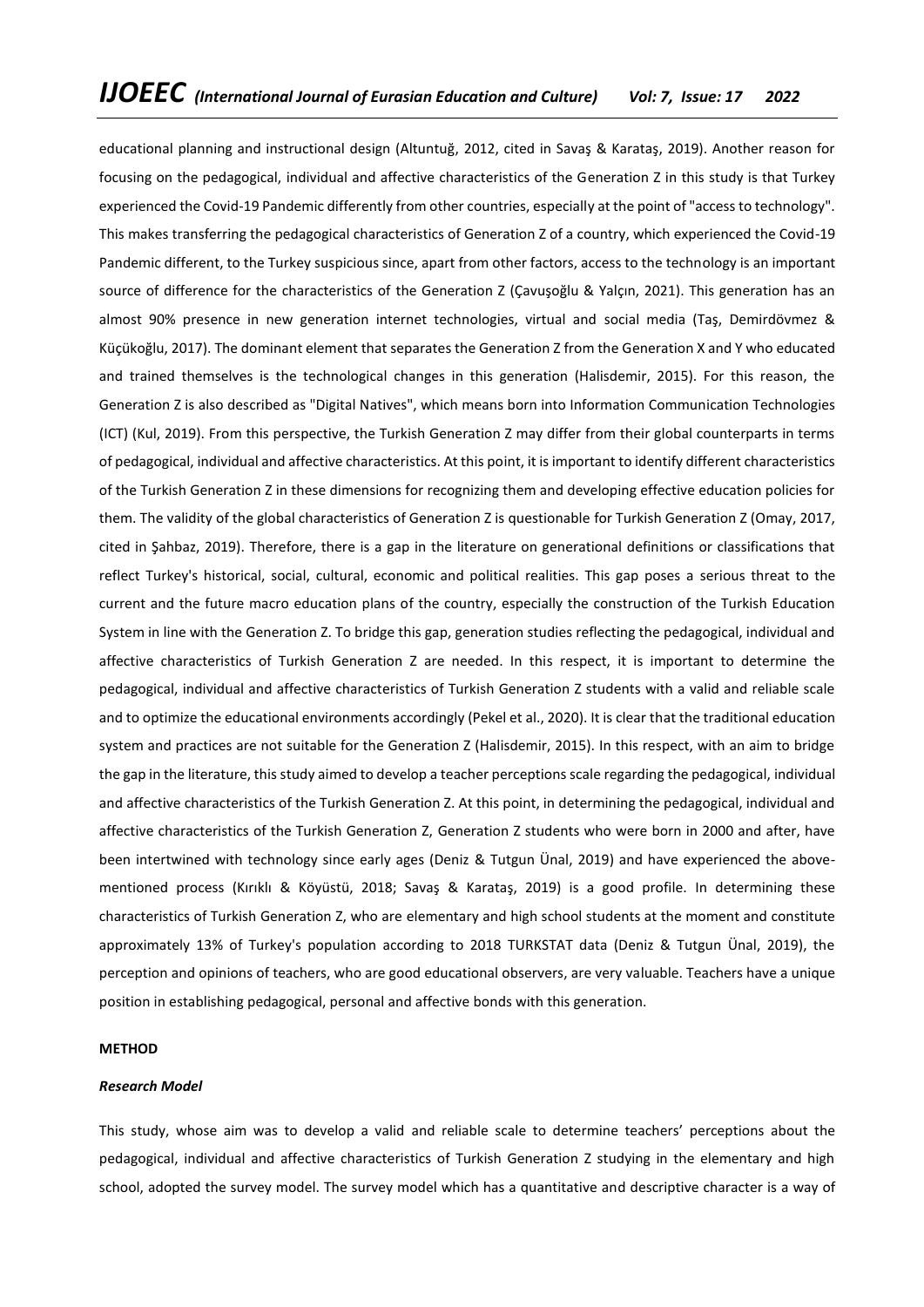collecting data from a group which represents the universe in order to explain the views, attitudes and beliefs of this group (Uysal et al., 2013). The reason for this is reaching a general judgment by determining the characteristic features of the study group (Frankel & Wallen, 2006). Thus, past or ongoing situation(s) about the research questions are determined and described within the framework of their own conditions (Karasar, 2009).

## *Study Group*

The universe of this study included teachers working in public elementary and high schools in a city in the eastern part of Turkey in the 2021-2022 academic year. The sample of the study consisted of two different sample groups for Exploratory Factor analysis (EFA) and Confirmatory Factor analysis (CFA). In the selection of the sample for EFA, convenience sampling method was used. This group consisted of a total of 418 teachers (225 Female and 193 Male) from various branches working in public elementary and high schools in the city center during the 2021-2022 academic year. A total of 256 teachers (134 Female and 112 Male), selected by convenience sampling method, participated in CFA part of the study. The sample size was determined based on the information in the literature that "sample size in scale development studies can be between five or ten times the number of scale items" (Tavşancıl, 2010). Similarly, Hoe (2008) stated that a sample over 200 people was suitable for statistical analysis. Since there were 63 items in the initial scale administered to the participants, it can be stated that the total number of 674 participants represented the universe.

## *Development Process of the Data Collection Tool*

In order to develop a valid and reliable scale to determine the pedagogical, individual and affective characteristics of the Turkish Generation Z, the relevant international (Moscrip, 2019; Artemova, 2018; Santosa, 2017; Wilson & Gerber, 2008) and national literature (Çavuşoğlu & Yalçın, 2021; Pekel et, al., 2020; Ardıç & Altun, 2017; Yüksekbilgili, 2015) was reviewed and a particular framework was developed. As a result, a pool of 72 items was prepared initially. Then, to ensure the content and face validity of the item pool, expert opinion was obtained from 5 teachers (two elementary school and three high school teachers) and two administrators (one high school principal and one elementary school vice-principal) who received postgraduate education in the Department of Educational Sciences as well as scholars in Curriculum and Instruction department. At this stage, experts were asked to examine the draft items in terms of "relevance to the subject", "being clear and understandable". A week later, based on the evaluations of the experts, 9 items in the pool were eliminated and needed corrections were made for clarity and intelligibility. Finally, a total of 63 items were included in the draft scale. Necessary permissions were obtained fort he research (Fırat University Scientific Research and Publication Ethics Committee with Approval Number: 95492 dated 08.10.2021). Prior to the EFA analysis, the draft scale was presented to a total of 38 teachers working in state Elementary School (n=17) and State High School (n=21) in the 2021-2022 Spring Semester, and the intelligibility of the items in the scale was retested. Necessary corrections were made in line with the feedback received from these teachers and the draft scale consisting of 63 items was prepared for the EFA stage. After the necessary explanations were made by the researchers, this draft scale was applied to the participants in the first study group, who voluntarily participated in the study, face-to-face and via Google Forms. 19 out of 437 forms returned from the application were eliminated due to incomplete and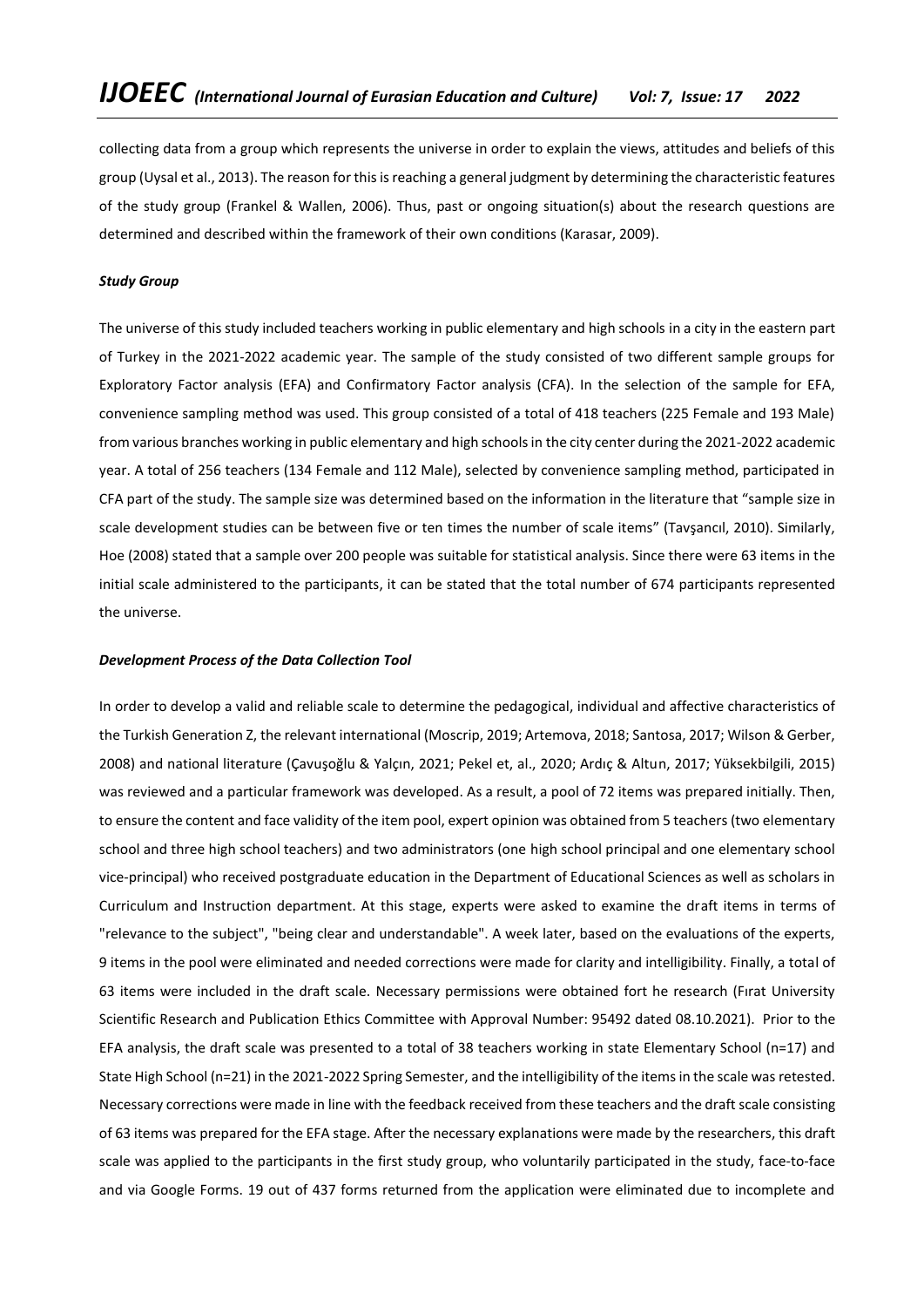incorrect filling, and as a result, a total of 418 draft forms were used in the EFA analysis. In order to verify the structure that emerged as a result of EFA, the draft scale was applied to the participants in the second study group mentioned above, face-to-face and via Google Forms. Six of the returned 262 scale forms were eliminated because of incomplete and incorrect filling, and a total of 256 forms were used in CFA analysis. The data were analyzed using SPSS and AMOS Package Program.

## *Data Analysis*

In EFA and CFA, first, missing values, normality and extreme value analyses were performed and then missing data were excluded from the data set and not included in the analyses. In order to examine whether the data showed a normal distribution, extreme value were controlled based on the information in the literature. The fact that the Z scores were between +3 and -3 values indicated that the data had a normal distribution (Büyüköztürk, 2012; Çokluk et al., 2014). Finally, EFA (418 data) and CFA (256 data) analyzes were performed on a total of 674 data, which were normally distributed and were among the indicated extreme values.

In order to determine whether the data were adequate for factor analysis before EFA, the Kaiser-Mayer-Olkin (KMO) and Barlett's Test of Sphericity were run. The analyzes showed that the KMO value were .828 which can be considered adequate. According to Büyüköztürk (2012) and Field (2009), a KMO value between .80 and .90 is meritorious and above .90 is marvelous for the data to be adequate for factor analysis. As a result of Barlett's Test of Sphericity  $[x2=5537,311; p<0.000]$ , the p value was found to be significant ( $p=0.000$ ). It is stated in the literature that that a KMO value close to 1 and p value of <0.005 in the Barlett's Test indicates that the data are normally distributed and adequate for factor analysis (Büyüköztürk, 2012). Thus, CFA was carried out to check the accuracy of the 3-factor structure that emerged as a result of the EFA, and the " Teacher Perception Scale of Turkish Generation Z Characteristics" (TPSTGZ), the aim of which is to measure teachers' perception about the pedagogical, individual and affective characteristics of the Turkish Generation Z, was finalized.

## **FINDINGS**

## *EFA Findings on Construct Validity of the Scale*

Figure 1 shows the scree plot of EFA, which was performed to examine the factor structure for construct validity and which was the first step in the development of the scale to determine the teachers' perceptions about the pedagogical, individual and affective characteristics of Turkish Generation Z elementary and high school students. Before applying the rotation method in factor analysis, correlations between factors were investigated to determine the type of rotation. It was accepted that there was no relationship between the factors and the Varimax Rotation (VR) was used. In the VR analysis, it was ensured that the factor loads of the items were at least ".30" and that the difference between the items with sufficient load value in two different factors was ".10" and above (Büyüköztürk, 2012). As a result, 45 items were eliminated from the 63-item draft Teacher Perception Scale of Turkish Generation Z Characteristics (TPSTGZ), and a total of 18 items were obtained. The Scree plot of the scale is presented in Figure 1.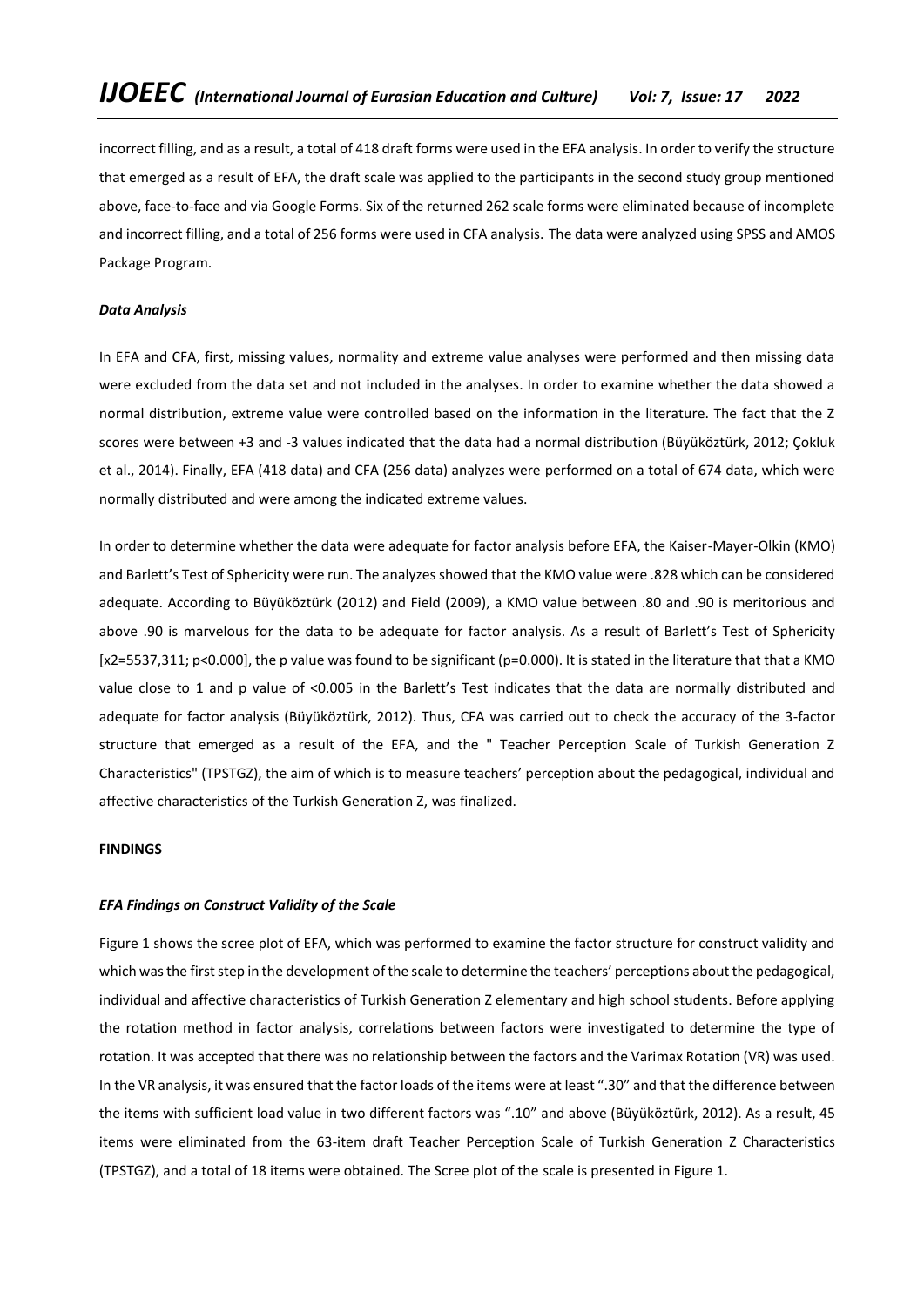

**Figure 1.** The Scree Plot of TPSTGZ

As seen in Figure 1, the difference between the eigenvalues decreased as of the 3rd factor. In addition, it was found that the contribution of the factors after the third factor to the variance decreased and approached each other. In addition, the examination of the rotated components matrix revealed that the highest factor loads were obtained in the first three factors. The eigenvalues, the rotated component matrix and the scree plot indicated that TPSTGZ should have three factors. The common variance of the items and the item load values after Varimax rotation are shown in Table 1.

| <b>Items</b> | Factor 1 | Factor 2 | Factor 3 |
|--------------|----------|----------|----------|
| M12          | .863     |          |          |
| M13          | .729     |          |          |
| M14          | .861     |          |          |
| M15          | .853     |          |          |
| M17          | .494     |          |          |
| M18          | .879     |          |          |
| M19          | .959     |          |          |
| M8           |          | .494     |          |
| M34          |          | .663     |          |
| M44          |          | .633     |          |
| M45          |          | .586     |          |
| M46          |          | .687     |          |
| M47          |          | .671     |          |
| M48          |          | .713     |          |
| M49          |          | .666     |          |
| M32          |          |          | .655     |
| M37          |          |          | .707     |
| M36          |          |          | .690     |
| Eigenvalue   | 5.963    | 3.358    | 1.976    |
| Variance(%)  | 35.230   | 53.885   | 62.764   |
|              |          |          |          |

**Table 1.** Results of TPSTGZ Factor Analysis

The three dimensions determined as a result of the EFA in Table 1 were labelled in relation to the items it covered. Accordingly, the first dimension, consisting of seven items (12, 13, 14, 15, 17, 18, 19), was named as "Pedagogical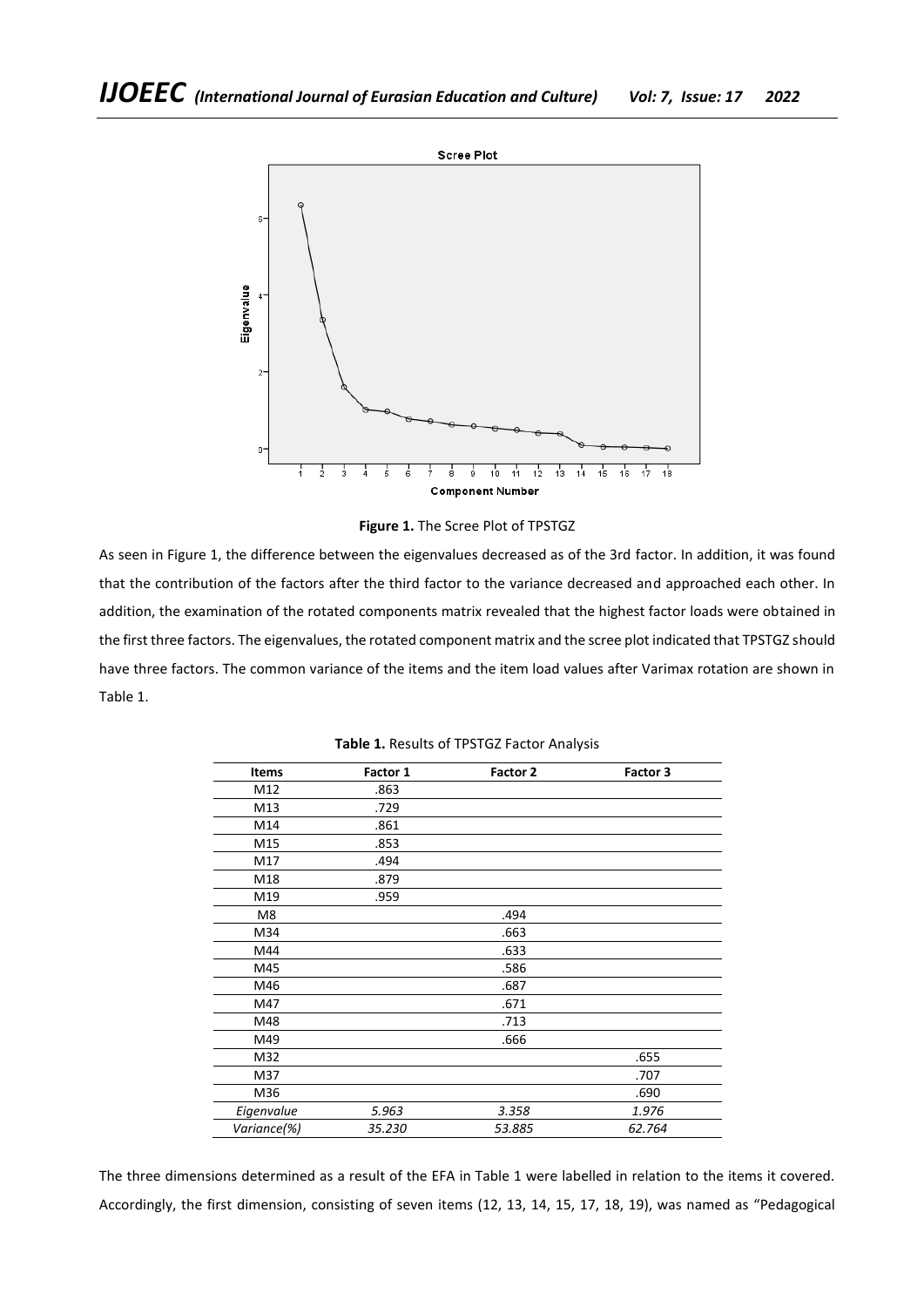Characteristics of Turkish Generation Z" (PCTGZ). The second dimension, consisting of eight items (8, 34, 44, 45, 46, 47, 48, 49), was named as "Individual Characteristics of Turkish Generation Z" (ICTGZ) and the third dimension, consisting of three items (32, 37, 36) was named as "Affective Characteristics of Turkish Generation Z" (ACTGZ). The TPSTGZ, which included three dimensions, explained 62.764% of the total variance. The factor loads in the first dimension, namely PCTGZ, varied between .494-.959, which explained 35.230% of the variance. In ICTGZ, the second dimension, factor loads varied between .499-.714, which explained 53.885% of the variance. Finally, in the third dimension factor loads were between .586-.713, which explained 62.764% of the total variance. In the next step, the data were ranked for the discriminant validity of the validated PBSC, and the significance of the difference between the item scores of the upper 27% and lower 27% groups was tested. Table 2 shows the Discriminant Validity Results.

| <b>Factors</b> | <b>Groups</b>      | n   | Χ    | sd   | T test |     |       |
|----------------|--------------------|-----|------|------|--------|-----|-------|
|                |                    |     |      |      |        | sd  | p     |
| <b>PCTGZ</b>   | <b>Upper Group</b> | 112 | 4,34 | 0,70 | 19,531 | 222 | 0,000 |
|                | Lower Group        | 112 | 2,34 | 0,81 |        |     |       |
| <b>ICTGZ</b>   | <b>Upper Group</b> | 112 | 4,13 | 0,59 | 5,577  | 222 | 0,000 |
|                | Lower Group        | 112 | 3,59 | 0,82 |        |     |       |
| <b>ACTGZ</b>   | Upper Group        | 112 | 3,90 | 0,79 | 8,129  | 222 | 0,000 |
|                | Lower Group        | 112 | 2,83 | 0,97 |        |     |       |
| TPSTGZ (Total) | Upper Group        | 112 | 4,16 | 0,34 | 24,555 | 222 | 0,000 |
|                | Lower Group        | 112 | 3,04 | 0,32 |        |     |       |

**Table 2.** Discriminant Validity Analysis Results of TPSTGZ

 $*$  p<0.05

As can be seen in Table 2, independents samples t-test results revealed that the differences in the item average scores of the upper 27% and lower 27% groups were significant for all items. These findings indicated that all items in the scale had distinctiveness. Accordingly, it can be proposed that the items developed to determine teacher perceptions of Turkish Generation Z elementary and high school students' pedagogical, individual and affective characteristics are distinctive in determining the relevant characteristics.

A total of 18 items in all three dimensions are in 5-likert type and are graded as "5. strongly agree", "4. agree ", "3. partially agree", "2. disagree" and "1. strongly disagree". Agreement to an item in the scale indicated that the teacher thinks that the item reflects the Turkish Generation Z, who are elementary and high school students. In this context, it is assumed that the high scores of the scale show the characteristics of the Turkish Generation Z while the low scores indicate that these items do not comply with the features of the Turkish Generation Z.

# *CFA Findings of the Scale*

After the construct validity, CFA was performed to test the accuracy of the structure. The three-dimensional and 18- Item TPSTGZ, which emerged as a result of EFA, was applied to the second study group consisting of 256 teachers. The model that emerged as a result of the CFA analysis is presented in Figure 2.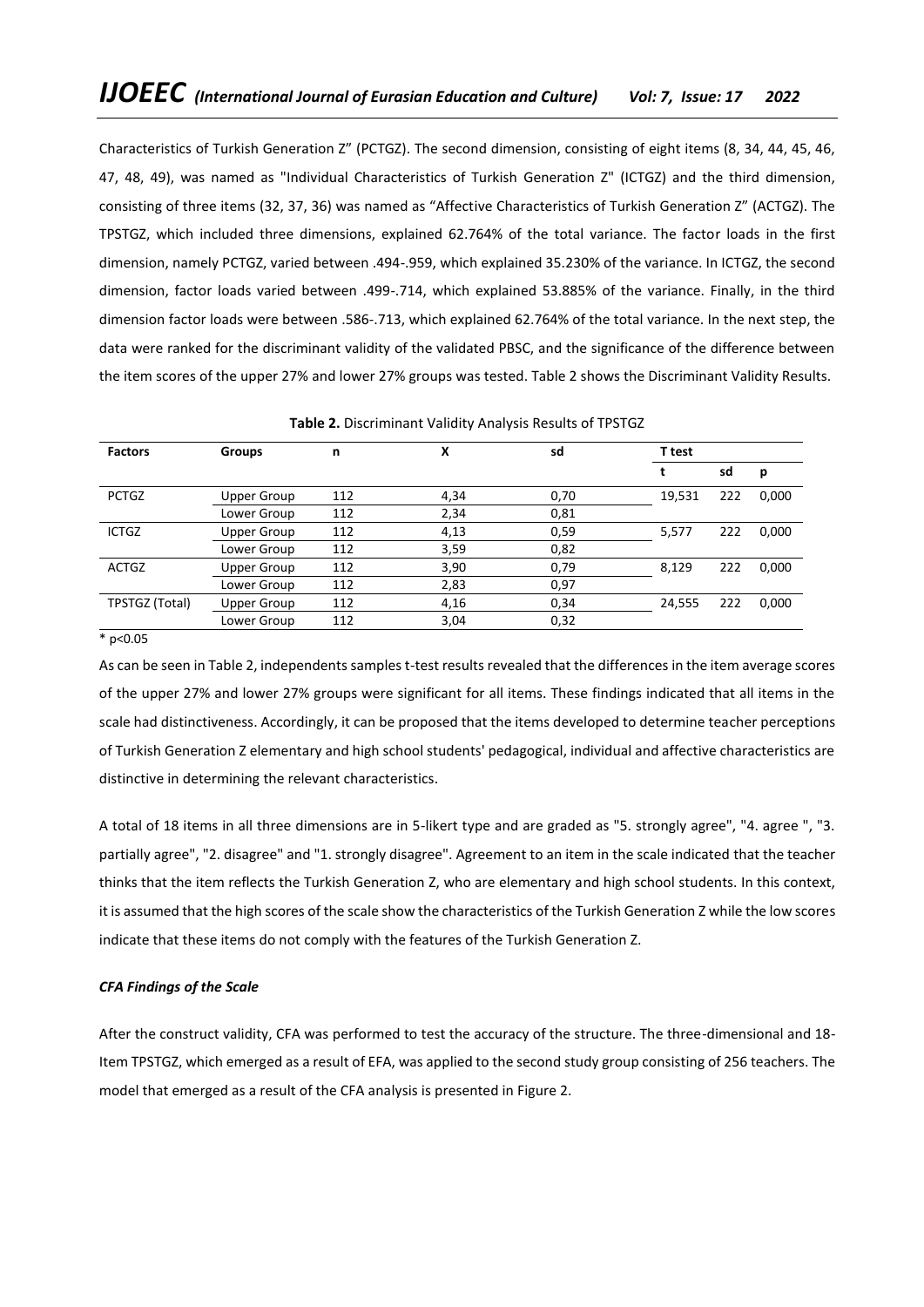

**Figure 2.** CFA Model of TPSTGZ

As shown in Figure 2, it was found that the fit index of the model was significant  $(X^2= 267.064; sd:131; p=.000)$  and the X<sup>2</sup>/sd value was 2.039. A value of X<sup>2</sup>/sd less than 5 is considered acceptable for DFA (Meydan & Şeşen, 2011). The fit index values of the same model obtained as a result of CFA were GFI= .902; IFI=.958, CFI=.959, RMSEA= 0.73. It is stated in the literature that the reference values of GFI>.90, IFI>0.90, CFI>0.90, and RMSEA< 0.08 for these indices show acceptable fit (Şimsek, 2007; Waltz, Strcikland & Lenz, 2010; Wang & Wang, 2012; Tabachnick & Fidel, 2012). Accordingly, the three-dimensional and 18-item TPSTGZ model in Figure 2 was in the relevant reference range, and therefore the goodness-of-fit indices of this model were acceptable.

After the construct validity and model accuracy were ensured, the Cronbach's Alpha Test was used to calculate the internal consistency reliability of the scale. As a result of the calculations, Cronbach's Alpha for the total of TPSTGZ was found to be 0.806. In addition, Cronbach's Alpha was calculated as =.916 for the first sub-dimension (PCTGZ), .702 for the second sub-dimension (ICTGZ) and .801 for the third sub-dimension (ACTGZ), respectively. If the Cronbach's Alpha value of a scale is ".70" and above, the scale is considered reliable (Sipahi, Yurtkoru & Çinko, 2010). Based on this information, it can be put forward that both the total TPSTGZ and its sub-dimensions are reliable.

## **CONCLUSION and DISCUSSION**

The aim of this study was to develop a valid and reliable scale to determine teachers' perceptions about the pedagogical, individual and affective characteristics of Turkish Generation Z elementary and high school students. The motivation for the study was the possibility that studies on the characteristics of the Generation Z was conducted in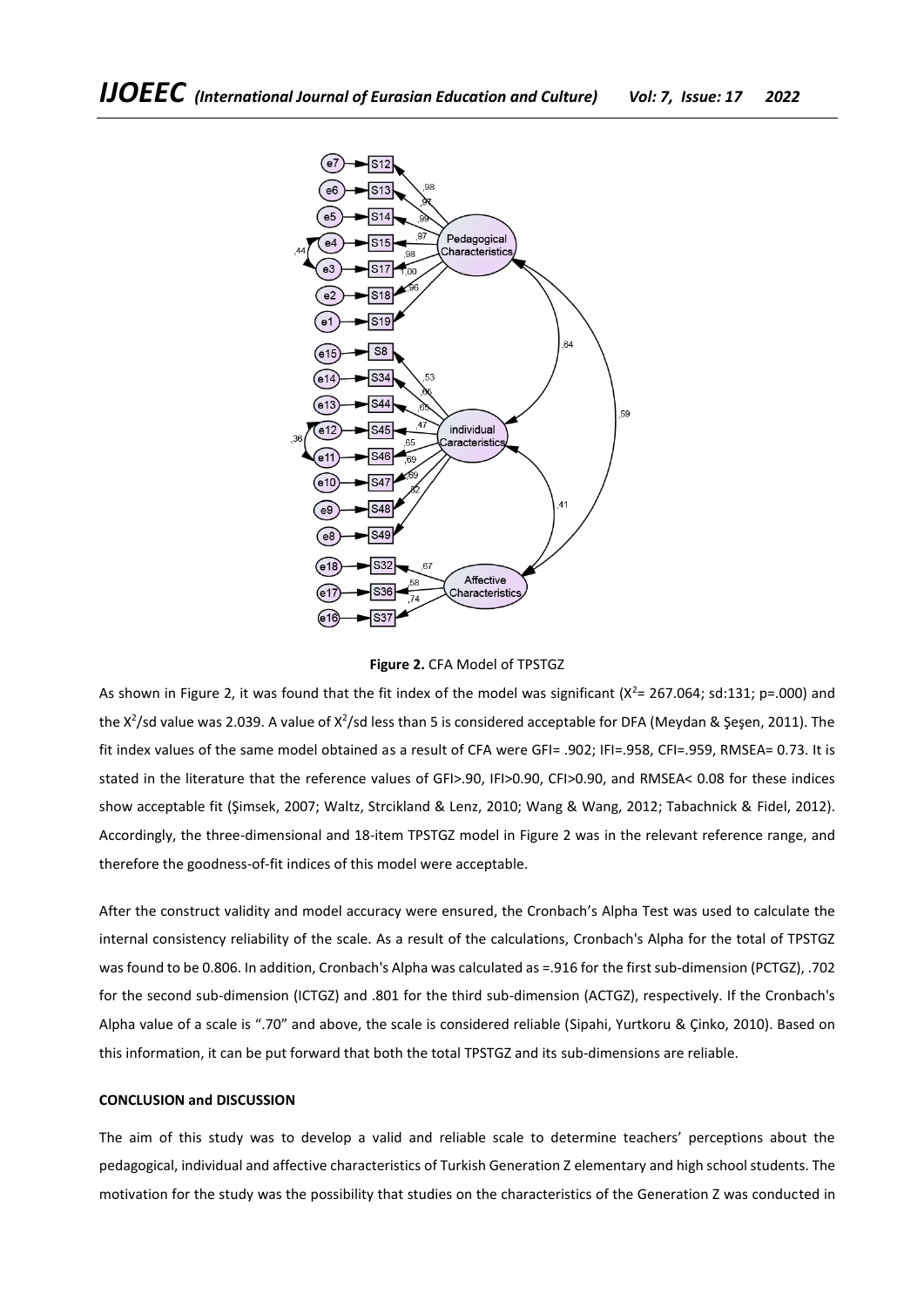abroad (Çalışkan, 2020; Ardıç & Altun, 2019) and therefore may fain to fully reflect the characteristics of the Turkish Generation Z. Such a situation hinders educational planning and activities for this generation. In point of fact, in education, which is largely based on knowing the student (Aktape, 2005), doing accurate planning and activities with incomplete data is quite difficult, and compensating is not possible in such a situation. In this sense, it can be argued that it is a mistake to consider the educational plans for the Turkish Generation Z (Toruntay, 2011), who were born after 2000 and are currently elementary and high school students, as global because Turkey has distinctive features from other countries with its historical, socio-cultural, and economic background. In addition, Turkey's different history and experience in internet technology can be mentioned (Taş, Demirdöğmez & Küçükoğlu, 2017). Since it is stated in the relevant theories that generational characteristics develop depending on the experiences and variables mentioned above, it quite possible that the Turkish Generation Z will differ from those in other countries at some points (Yardımcı, 2021). In addition, generation characteristics cannot be imported from abroad since which it is a concept of humanities and social sciences that develop on the basis of historical, political, cultural and economic realities (Yıldız & Hira, 2010). Therefore, similar to every society, Turkey should produce data based on its own reality in the generation and education disciplined and base its planning and practice on these data. Such a need is also highlighted for the Generation Z characteristics, which have been extensively discussed in education in recent years. This study is based on such a need. However, it would be an extravagant claim to completely determine the Generation Z characteristics with only one study and limited sample. However, recognizing the current Generation Z is very important in order to construct the future in education appropriately. In addition, the recognition of the individual, or needs analysis, which is one of the first stages of curriculum development in education, is closely related to being aware of the contemporary generation. In this respect, despite having a limited sample and being limited to only teacher perspectives and a few dimensions, the present study is significant in that it provides data on the Turkish Generation Z.

Within the framework of the aforementioned purpose, motivation and limitations, a valid and reliable TPSTGZ, consisting of three dimensions and a total of 18 items, was developed in this study. The seven-item PCTGZ, the first dimension of the scale, aims to determine the perception of teachers about the pedagogical characteristics of Turkish Generation Z. This purpose plays a critical role for developing accurate education plans for this generation. The second dimension of the scale, the eight-item ICTGZ, aims to determine the teachers' perception about the personal characteristics of Turkish Generation Z. The personal characteristics of the students are of crucial importance for both planning and organizing the teaching process, as they serve as guidelines for knowing them. The three-item ACTGZ aims to determine the perceptions of teachers about the affective characteristics of Turkish Generation Z. This complements the pedagogical and individual development of the Turkish Generation Z. Regardless of the generation, the general aim in education is to develop the individual holistically and in a balanced way (Yüksel, 2003). In achieving this goal, it is of great importance to knowing the Turkish Generation Z through perceptions of their teachers, who are their closest and most careful observers and are in a unique position to establish emotional attachments with them. As a result, TPSTGZ bridges a significant gap in the literature, especially in the context of Turkey as, instead knowing Turkish Generation Z through their international profile, recognizing their differences from their global contemporaries in detail is critical to establish an effective and qualified education system for the future of Turkey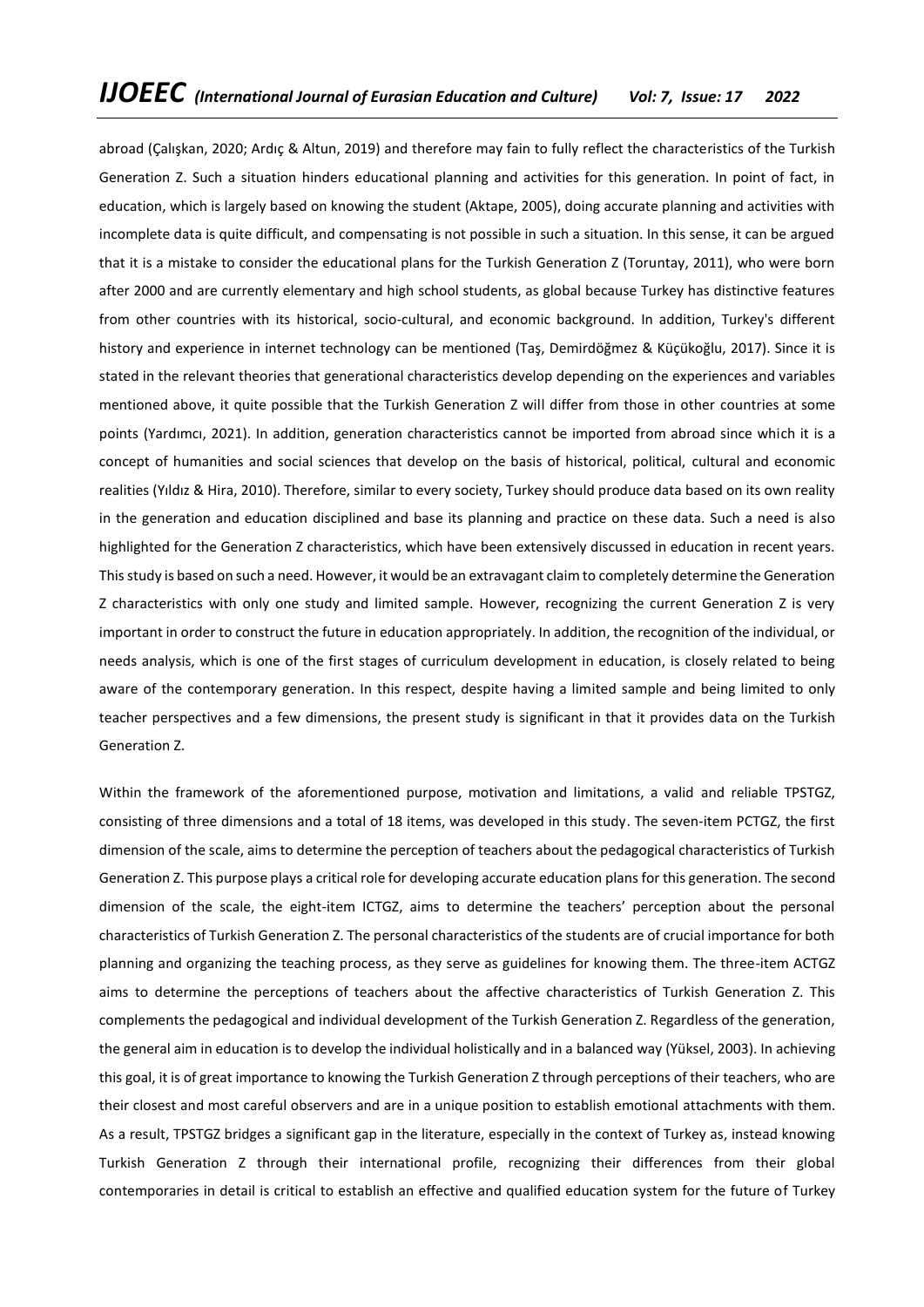(Ardıç & Altun, 2017). Therefore, the cultural context plays a very important role in generation analysis (Görmez, 2021).

## **RECOMMENDATIONS**

As a result, this study provided a valid and reliable three-dimensional scale the aim of which is to determine teacher perception about the pedagogical, individual and affective characteristics of Turkish Generation Z. It is anticipated that the scale will make important contributions in terms of developing appropriate pedagogical plans for the Turkish Generation Z and providing data to organize an effective teaching process. With this study, it is aimed to determine the pedagogical, personal and affective characteristics of the Turkish Z generation students and to shape the educational conditions and conditions accordingly. Education also needs to change with the needs of generations. For this reason, by developing the Teacher Perceptions Scale about Characteristics of the Turkish Generation Z students, it can be ensured that the teachers know their Genaration Z students better and their awareness can be increased.

## **ETHICAL TEXT**

In this manuscript, journal writing guidelines, principles of publishing, research and publication ethics and journal ethics rules were followed. Responsibility forr any violations thar may arise regarding the article belongs to the authors. The ethics committee approval was obtained from Fırat University Publication Ethics Committee (Approval Number: 95492 dated: 08.10.2021).

**Author(s) Contribution Rate:** In this study, the contribution rate of the first author was 40% , the contribution rate of the second author was 35% and the contribution rate of the third author was 25%.

# **REFERENCES**

Akpınar, B. (2017). *Eğitimde program geliştirme ve değerlendirme*. Data Yayıncılık.

Aktepe, V. (2005). Eğitimde bireyi tanımanın önemi. *Gazi Üniversitesi Kırşehir Eğitim Fakültesi Dergisi*, *6*(2), 15-24.

Anbar, A. (2020). İçinde iktisadi ve idari bilimlerde akademik çalışmalar. Z. Gölen, Y. Akay & S. Özer (Eds.), *Kuşaklar ve Kuşakların Finansal Eğilimleri* (s.95-118)*.* Cetinje-Montenegro.

Ardıç, E. & Altun, A. (2017). Dijital çağın öğreneni. *Uluslararası Sosyal Bilgilerde Yeni Yaklaşımlar Dergisi, 1*, 12-30.

- Artemova, A. (2018). *Engaging generation Z through social media marketing*. [Bachelor's Thesis]. South-Eastern Finland University.<https://urn.fi/URN:NBN:fi:amk-201804034028>
- Arslan, A. & Staub, S. (2015). Kuşak teorisi ve içgirişimcilik üzerine bir araştırma. *Kafkas Üniversitesi İktisadi ve İdari Bilimler Fakültesi Dergisi*, *6*(11), 1-24.
- Baran, G., Noyan, E. & Karabulut, A. N. (2020). Z kuşağının tatile yönelik ilgilenimi. *Marmara Üniversitesi Öneri Dergisi, 15*(54), 529-554[. https://www.doi.org/10.14783/maruoneri.771741](https://www.doi.org/10.14783/maruoneri.771741)

Büyüköztürk, Ş. (2012). *Sosyal bilimler için veri analizi el kitabı* (17. baskı)*.* Pegem Akademi.

Cogin, J. (2012). Are generational differences in work values fact or fiction? Multi-country evidence and implications. *The International Journal of Human Resource Management*, *23*, 2268– 2294. <https://doi.org/10.1080/09585192.2011.610967>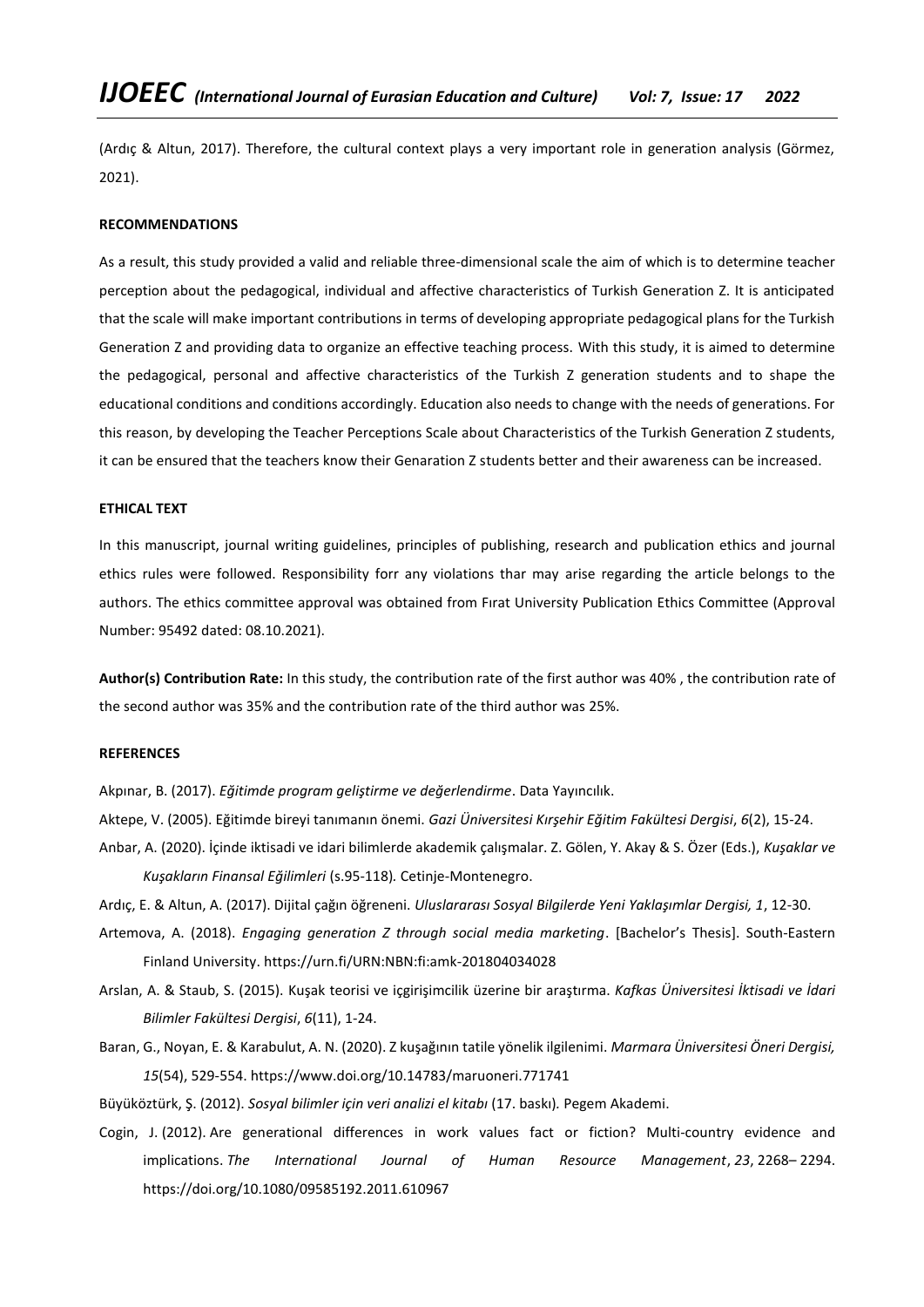- Çağlayan, M. (2019). *X ve Y kuşağının sosyal refah algısı* ( Publication No. 559728) [Yüksek Lisans Tezi]. Yıldırım Beyazıt Üniversitesi. <https://tez.yok.gov.tr/UlusalTezMerkezi/tezSorguSonucYeni.jsp>
- Çalışkan, A. (2020). *Z kuşağının yer yapma pratikleri: Yurt odaları örneği* (Publication No.619667) [Yüksek Lisans Tezi]. Bahçeşehir Üniversitesi. <https://tez.yok.gov.tr/UlusalTezMerkezi/tezSorguSonucYeni.jsp>
- Çavuşoğlu, S. & Yalçın, M. (2021). Üniversitelerde kuşaklararası farklılık ve erişilebilirlik: Kavramsal bir değerlendirme. *Üçüncü Sektör Sosyal Ekonomi Dergisi*, *56* (2), 1021-1045. [https://www.doi.org/10.15659/3.sektor-sosyal](https://www.doi.org/10.15659/3.sektor-sosyal-ekonomi)[ekonomi](https://www.doi.org/10.15659/3.sektor-sosyal-ekonomi)
- Çokluk, Ö., Şekercioğlu, G., & Büyüköztürk, Ş. (2014). *Sosyal bilimler için çok değişkenli istatistik: SPSS ve LISREL uygulamaları*. Pegem Akademi.
- Demirel, Ö. (1999). *Kuramdan uygulamaya eğitimde program geliştirme.* Pegem A Yayıncılık.
- Deniz, L. & Tutgun Ünal, A. (2019). Sosyal medya çağında kuşakların sosyal medya kullanımı ve değerlerine yönelik bir dizi ölçek geliştirme çalışması. *OPUS–Uluslararası Toplum Araştırmaları Dergisi*, *11*(18), 1025-1057. <https://doi.org/10.26466/opus.557240>
- Dinç, O. G. (2019). *X kuşağı ve Y kuşağının paternalist liderlik algıları üzerine bir araştırma.* (Publication No.622824) [Yüksek Lisans Tezi]. Eskişehir Anadolu Üniversitesi. <https://tez.yok.gov.tr/UlusalTezMerkezi/tezSorguSonucYeni.jsp>
- Ersöz, S. G. (2017). *Y kuşağı mensuplarının iş değerlerinin ve kişilik özelliklerinin iş motivasyonları üzerindeki etkisi.* (Publicatıon No.451308) [Doktora Tezi]. Dumlupınar Üniversitesi. <https://tez.yok.gov.tr/UlusalTezMerkezi/tezSorguSonucYeni.jsp>
- Field, A. (2009). *Discovering statics using SPSS.* SAGE.
- Frankel, J., & Wallen, T. (2006). Cross-cultural on organizational commitment: a further review and application of hofstede's value survey module. *Journal of International Business and Entrepreneurship*, *10*(1), 1-26. [https://doi.org/10.1016/0148-2963\(93\)90045-Q](https://doi.org/10.1016/0148-2963(93)90045-Q)
- Görmez, A. B. (2021). Neoliberal özne olarak Z kuşağı. *Ankara Hacı Bayram Veli Üniversitesi İktisadi ve İdari Bilimler Fakültesi Dergisi*, *23*(2), 509-530.
- Halisdemir, M. (2015). *Okul yöneticilerinin Z kuşağına yönelik tutumları ve Z kuşağının okul yöneticisi algısı.* (Publication No.429947) [Yüksek Lisans Tezi]. Maltepe Üniversitesi [.https://tez.yok.gov.tr/UlusalTezMerkezi/tezSorguSonucYeni.jsp](https://tez.yok.gov.tr/UlusalTezMerkezi/tezSorguSonucYeni.jsp)
- Hoe, S. L. (2008). Issues and procedures in adopting structural equation modeling technique, *Journal of Applied Quantitative Methods*, *3*(1), 76-83.
- Karasar, N. (2009). *Bilimsel araştırma yöntemi (19. Baskı)*. Nobel Yayıncılık.
- Kesgin, G. (2019). *X,Y,Z Kuşaklarının yaşlılara yönelik tutumunun ölçülmesi; İstanbul ili, Kadıköy ilçesi örneği.* (Publication No.585375) [Yüksek Lisans Tezi]. İstanbul Üniversitesi [.https://tez.yok.gov.tr/UlusalTezMerkezi/tezSorguSonucYeni.jsp](https://tez.yok.gov.tr/UlusalTezMerkezi/tezSorguSonucYeni.jsp)
- Kılınç, E. & Varol, F. (2021). *Z kuşağının iş hayatına ilişkin beklentileri ve kariyer algıları (COVİD-19 pandemi sonrası iş dünyası için turizm, işletme, yönetim bilişim ve sağlık yönetimi kapsamında bir değerlendirme)*. Ekin Yasın Yayın Dağıtım.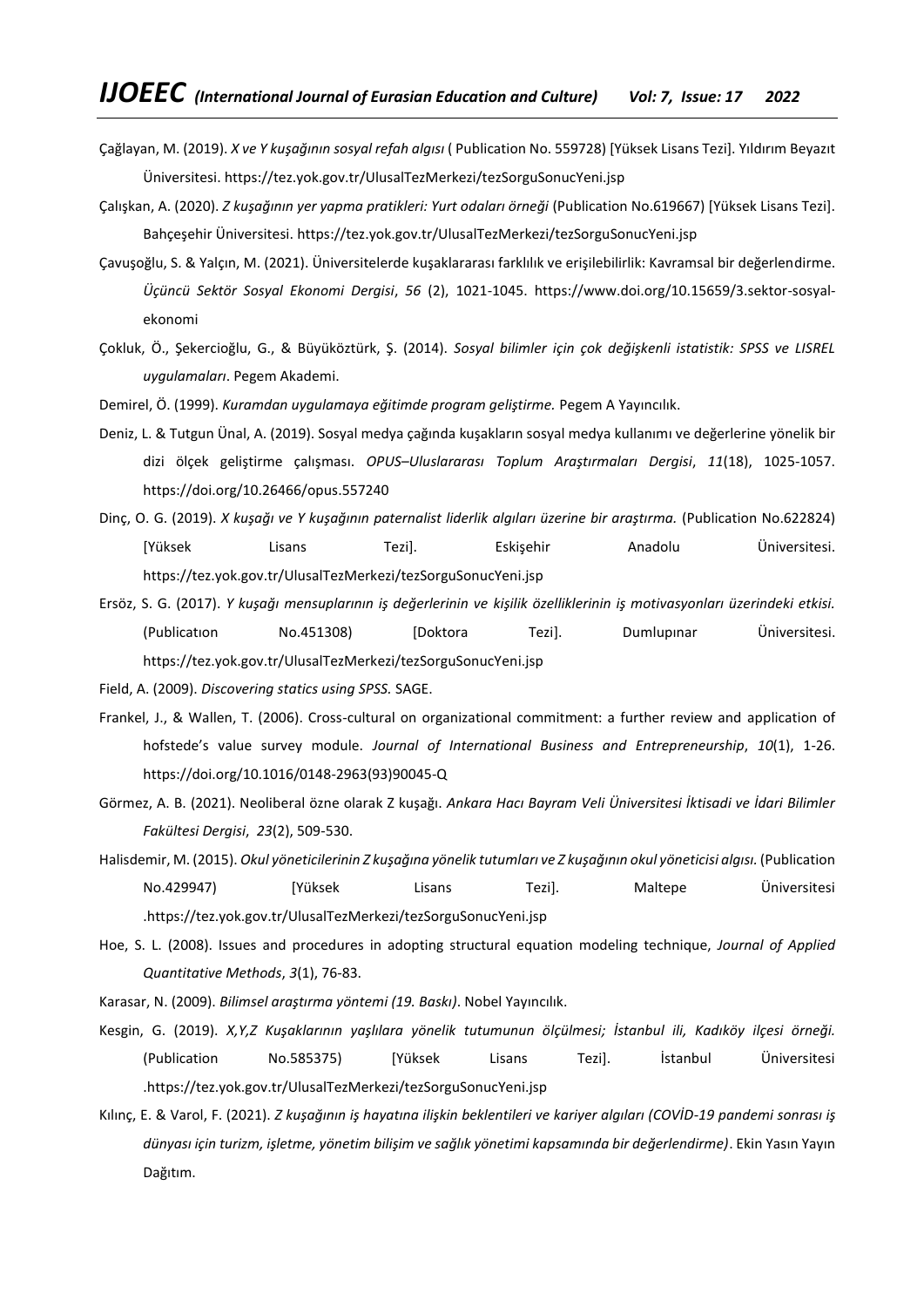- Kırıklı, A. M. & Köyüstü, S. (2018). Z kuşağı konusunda yapılmış tezlerin içerik analizi yöntemiyle incelenmesi. *Gümüşhane Üniversitesi İletişim Fakültesi Elektronik Dergisi*, *6*(2), 1497-1518. [https://doi.org/10.19145/e](https://doi.org/10.19145/e-gifder.443304)[gifder.443304](https://doi.org/10.19145/e-gifder.443304)
- Kul, H. (2019). *Kuşaklara göre yakın ilişkilerde yaşantılar, romantizm ve eş seçimi tutumları arasındaki ilişkilerin araştırılması.* [Yüksek Lisans Tezi]. Yakın Doğu Üniversitesi. <http://docs.neu.edu.tr/library/6726394870.pdf>

Meydan, C.H. & Şeşen, H. (2011). *Yapısal eşitlik modellemesi AMOS uygulamaları*. Detay Yayıncılık.

- Moscrip, A. N. (2019). *Generation Z's positive and negative attributes and the impact on empathy after a communitybased learning experience*. [Graduate Theses and Dissertations]. University of North Florida. <https://digitalcommons.unf.edu/cgi/viewcontent.cgi?article=1963&context=etd>
- Offorma, G. C. (2016). Integrating components of culture in curriculum planning*. International Journal of Curriculum and Instruction*, *8*(1), 1-8.
- Özdemir, N. D. (2020). *X ve Y kuşağı öğretmenlerin motivasyon ve örgütsel vatandaşlık davranışlarına ilişkin, X ve Y Kuşağı Okul Müdürlerinin Görüşleri (Malatya İli Örneği).* (Publication No.634697) [Yüksek Lisans Tezi]. İnönü Üniversitesi. <https://tez.yok.gov.tr/UlusalTezMerkezi/tezSorguSonucYeni.jsp>
- Pekel, B., Kaya ,T., Çalışkan, F., Doğan, M., Öner, S., Kaya, T., Özyıldız, Z & Erbay, E. (2020) Z kuşağı öğrencilerinin iş hayatı kişilik özelliklerinin ve iş beklentilerinin belirlenmesi. *Ankara Üniversitesi örneği. Sağlık Hizmetlerinde Kuram ve Uygulama Dergisi, 1*(1), 1-9[. https://doi.org/10.47129/bartiniibf.878042](https://doi.org/10.47129/bartiniibf.878042)
- Santosa, M. H. (2017). Learning approaches of Indonesian EFL Gen Z students in a Flipped Learning context. *Journal on English as a Foreign Language*, *7*(2), 183-208. DOI[:10.23971/jefl.v7i2.689](http://dx.doi.org/10.23971/jefl.v7i2.689)

Savaş, S. & Karataş, S. (2019). Z kuşağı öğrencisini tanımak. *Eğitim Araştırmaları*, 223-237.

Sipahi, B., Yurtkoru, E. S. & Çinko, M. (2010). *Sosyal bilimlerde SPSS'le veri analizi*. İstanbul: Beta.

- Strauss W. & Howe N. (1991) Generations: The History of Americas Future, 1584 to 2069. *William Morrow.*
- Şahbaz, E. (2019). *Çalışma yaşamında Y ve Z kuşağının liderlik tipi algılarının karşılaştırılması: Turizm sektöründe bir araştırma.* (Publication No.569816) [Yüksek Lisans Tezi]. İstanbul Üniversitesi. <https://tez.yok.gov.tr/UlusalTezMerkezi/tezSorguSonucYeni.jsp>
- Şimşek, O. F. (2007). *Yapısal eşitlik modellemesine giriş, temel ilkeler ve LİSREL Uygulamaları*. Ekinoks.
- Tabachnick, B. G., & Fidell, L. S. (2012). Using multivariate statistics*. Chapter 13 principal components and factor analysis.* Pearson.
- Tavşancıl, E. (2010). *Tutumların ölçülmesi ve SPSS ile veri analizi.* Nobel Yayın Dağıtım.
- Taş, H. Y., Demirdöğmez, M. & Küçükoğlu, M. (2017). Geleceğimiz olan Z kuşağının çalışma hayatına muhtemel etkileri. *OPUS Uluslararası Toplum Araştırmaları Dergisi*, *7*(13), 1031-1048. DOI: 10.26466/opus.370345
- Toruntay, H. (2011). *Takım rolleri çalışması: X ve Y kuşağı üzerinde karşılaştırmalı bir araştırma.* [Publication No.303673) [Yüksek lisans Tezi]. İstanbul Üniversitesi. <https://tez.yok.gov.tr/UlusalTezMerkezi/tezSorguSonucYeni.jsp>
- Underhill, A. F. (2006). Theories of Learning and Their Implications for on-Line Assessment. *Turkish Online Journal of Distance Education*, *7*(1), 165-174.
- Uysal, M., Öztürk, H. & Döş, İ. (2013). *Eğitimde ölçme ve değerlendirme*. Nobel Akademik Yayıncılık.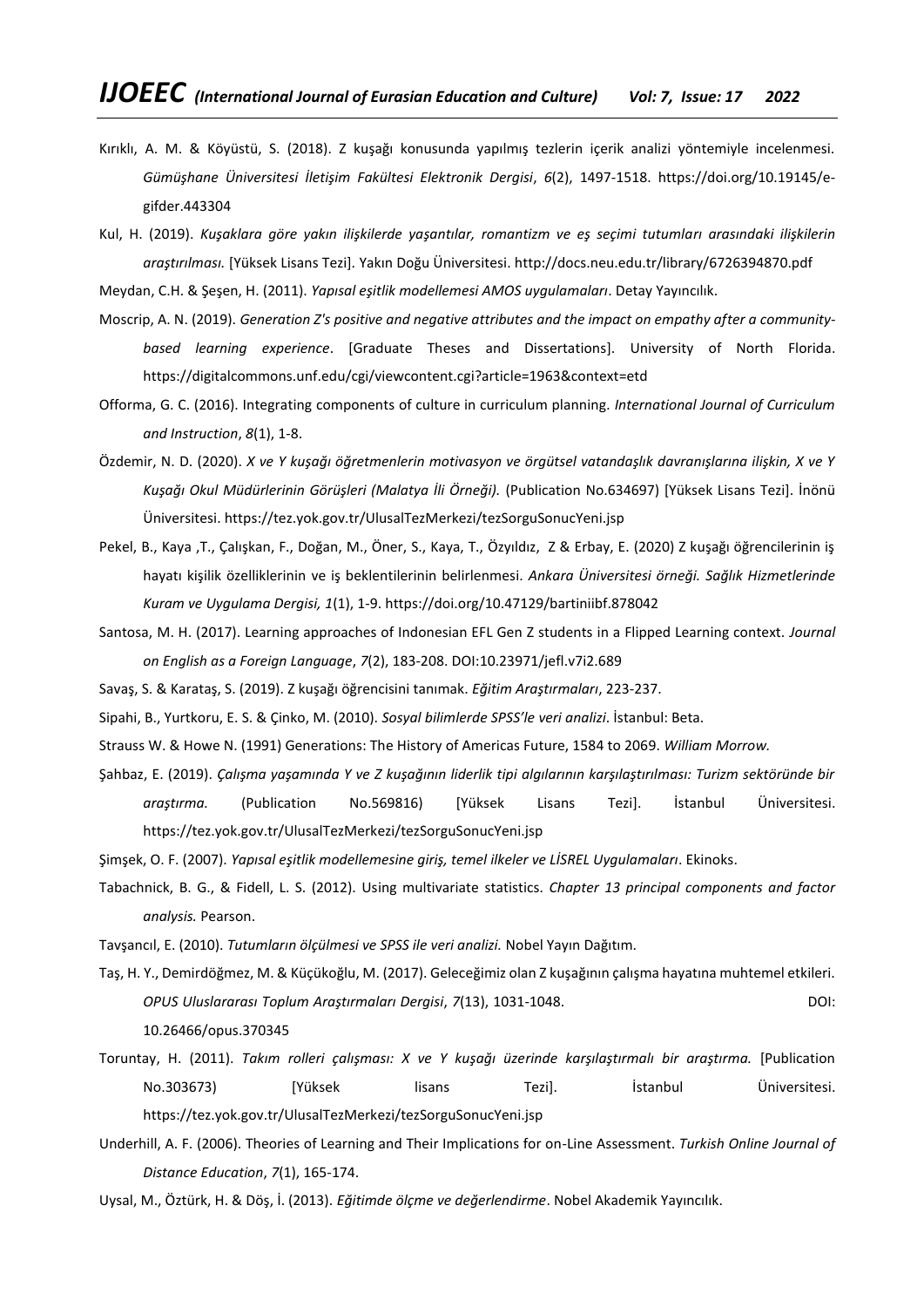- Waltz C.F., Strcikland O.L. & Lenz, E.R. (2010). *Measurement in nursing and health research.* Springer Publishing Company.
- Wang J & Wang X. (2012).*Structural equation modeling: Applications using mplus: Methods and applications (s.5-9).* John Wiley & Sons.
- Wilson, M. & Gerber, L. E. (2008). How generational theory can improve teaching: Strategies for working with the "Millennials". *Teaching and Learning, 1*(1), 29-44.
- Yardımcı, Y. (2021). *Z kuşağının sosyal medya kullanım alışkanlıklarıyla değerlerin incelenmesinde medya okuryazarlığının önemi: Sakarya Üniversitesi İletişim Fakültesi Örneği.* (Publication No.696947) [Yüksek Lisans Tezi]. Sakarya Üniversitesi. <https://tez.yok.gov.tr/UlusalTezMerkezi/tezSorguSonucYeni.jsp>
- Yıldız, R. & Hira, İ. (2010). Sosyal bilimlerde yöntem tartışmaları bağlamında Kuhn ve Rothacker. *Akademik İncelemeler Dergisi, 5*(2), 133-153.
- Yüksel, G. (2003). İlköğretim öğrencilerinin gelişim alanları, gelişim alanlarının işaretçisi olan ihtiyaçlar ve geliştirilmesi gereken beceriler: Bu süreçte rehber öğretmenin işlevleri: Kurumsal bir inceleme. *Milli Eğitim*, 159, 1-5.
- Yüksekbilgili, Z. (2015). Türkiye'de Y kuşağının yaş aralığı. *Elektronik Sosyal Bilimler Dergisi*, 14 (53), 259-267. <https://doi.org/10.17755/esosder.86949>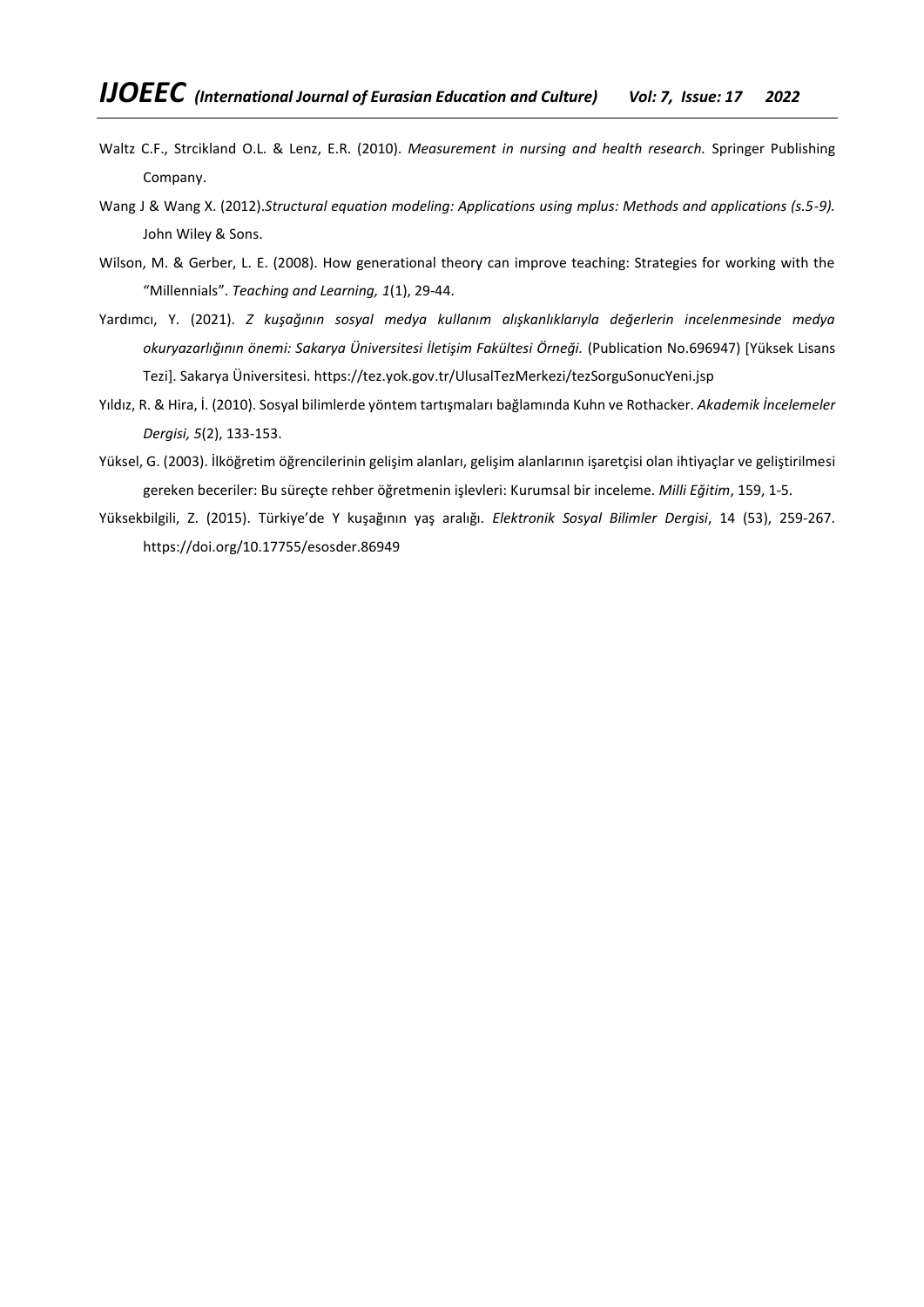# **TÜRK Z KUŞAĞININ ÖZELLİKLERİNE YÖNELİK ÖĞRETMEN ALGISI ÖLÇEĞİNİN GELİŞTİRİLMESİ**

**ÖZ**

Bu araştırmanın amacı, ortaokul ve lise öğrencileri olan Türk Z kuşağının pedagojik, kişisel ve duyuşsal özelliklerine yönelik öğretmen algısını belirleyecek geçerli ve güvenilir bir ölçek geliştirmektir. Genel tarama modelinde yürütülen araştırma, Türkiye'nın doğusunda yer alan ilin kamuya ait ortaokul ve liselerde 2021-2022 Döneminde görev yapan toplam 674 öğretmen üzerinde yürütülmüştür. Ölçek geliştirmede birinci olarak, literatür taranıp, öğretmenlerle görüşülerek, taslak bir madde havuzu hazırlanmıştır. İkinci aşamada, bu maddeler, kapsam ve görünüş geçerliği için öğretmen, yönetici ve öğretim elemanlarından oluşan uzman görüşlerine sunularak 63 maddelik taslak form AFA için uygulanmıştır. Uygulamadan dönen 418 form verisi normallik dağılımına bakıldıktan sonra, yapı geçerliği için Varimax yöntemiyle analiz edilmiştir. Analiz sonucunda toplam 18 maddelik üç boyutlu yapı elde edilmiştir. Bu boyutlar; *Türk Z Kuşağının Pedagojik Özellikleri, Türk Z Kuşağının Kişisel Özellikleri, Türk Z Kuşağının Duyuşsal Özellikleri* şeklinde isimlendirilmiştir. Üç boyutlu ölçeğin güvenirliği Cronbach Alpha güvenirlik katsayısı ile hesaplanmıştır. Bu katsayı, ölçeğin toplamda 806 olarak hesaplanmıştır. Ölçekte yer alan maddelerin ayırt ediciliği ise, bağımsız gruplar t-testi ile analiz edilmiş ve tüm maddelerin belirtilen referans aralığında yer aldığı belirlenmiştir. Son aşamada ölçek DFA için 256 öğretmene uygulanmıştır. DFA sonucunda ortaya çıkan modelin uyumu, *kabul edilebilir* olarak belirlenmiştir. Böylece araştırma sonunda, geçerli ve güvenilir üç boyutlu ölçek, ortaokul ve lise öğrencileri olan Türk Z kuşağının pedagojik, kişisel ve duyuşsal özelliklerine dair öğretmen algısını belirleme noktasında literatüre kazandırılmıştır. Ölçeğin, Türk Z kuşağına yönelik doğru pedagojik planlamalar yapma ve bu kuşağa yönelik etkili öğretim süreci düzenlemede veri sağlama noktasında önemli katkılar sağlayacağı öngörülebilir.

**Anahtar kelimeler:** Türk Z kuşağı, Z kuşağı pedagoji, Z kuşağı kişisel bilgiler, Z kuşağı duyuşsal özellikler, Öğretmenlerin Z kuşağı algısı.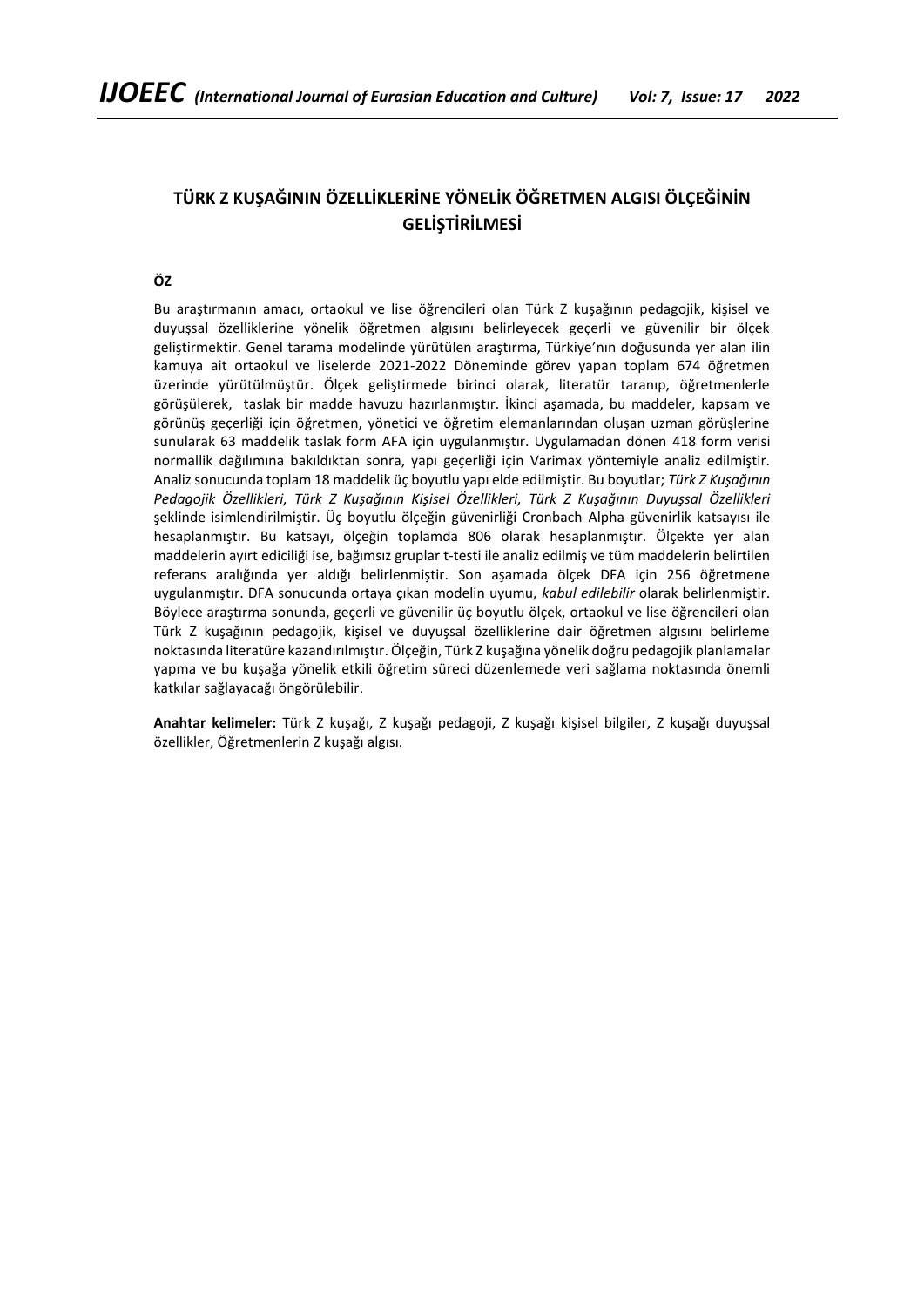## **GİRİŞ**

Okullarda yürütülen öğretim süreci, öğretim programı kılavuzluğunda ve uzun soluklu deneyimlere dayalı olarak geliştirilmiş genel öğretim ilkeleri çerçevesinde yürütülür. Öğretim programının uygulama boyutu olan öğretim sürecinde, genel öğretim ilkeleri yoldaki trafik işaretleri gibidir. Bunlardan ilki olan "bireye görelik" ilkesi (Offorma, 2016), öğretim sürecinin etkili olmasının her şeyden önce öğrenciyi (bireyi) tanımakla alakalı olduğunu (Underhill, 2006) vurgulamaktadır. Ayrıca işleyişi itibarıyla bir iletişim ve etkileşim süreci olan öğretimin etkililiği, bu sürecin muhatabı olan öğrencinin özellikleriyle yakından ilişkilidir. Öğrencinin gelişimsel, akademik ve sosyokültürel özelliklerini dikkate almayan öğretim sürecinin etkili olması çok güçtür. Eğitimde öğrenci özellikleri sadece öğretim sürecinde değil, bu sürecin teorik dokümanı niteliğindeki eğitim programı geliştirme sürecinin de başlangıç noktasıdır. Nitekim program geliştirmede birinci aşama olan kazanımlar, öğrencilerin ilgi ve ihtiyaçlarına göre belirlenirken (Demirel, 1999), yine öğrenci özellikleri, bireysel ya da psikolojik temel adıyla programın ana temelleri arasında yer almaktadır (Akpınar, 2017). Görüldüğü gibi gerek program geliştirme süreci ve gerekse geliştirilen bu programın uygulanması olan öğretim sürecinde öğrencinin tanınması çok önemli bir pedagojik gerekliliktir.

Öğretim programı geliştirme ve uygulama sürecinde öğrencinin tanınmasının gerekliliği, farklı boyutlardan ele alınabilir. Aslında birbirini tamamlayıcı niteliğe sahip bu boyutlar; gelişimsel, zihinsel, duyuşsal, devinişsel (psikomotor) ve sosyo-kültürel özellikler biçiminde sıralanabilir. Bunların hepsi önemli olmakla birlikte, araştırmanın konusu itibarıyla sosyo-kültürel özellikler, son yıllarda "kuşak özellikleri" adıyla oldukça dikkat çekmektedir. Bireyin zihinsel fonksiyonlarını etkileyen kuşak özelliklerinin, öğrencinin yukarıda sayılan diğer özellikleri üzerinde de belirliyi etkiye sahip olduğu belirtilmektedir (Savaş ve Karataş, 2019). Çünkü öğrenmede duyusal işleyiş biyolojik ve fizyolojik olsa da, beynin uyarıcıları kodlamada sosyal argümanları kullandığı bilinen bir durumdur. Bundan dolayı, gerek program geliştirme ve öğretim sürecinin tasarlanmasında öğrencilerin sosyo-kültürel bağlamlı kuşak özelliklerinin de dikkate alınması, eğitimde etkililik ve nitelik bakımından önemlidir.

Eğitimin teori (program tasarımı) ve uygulama (öğretim süreci) süreçlerinde dikkate alınması gereken öğrencilerin sosyo-kültürel özelliklerini tanımlayan kuşak olgusu, literatüre sosyolojik bir kavram olarak girmiştir. Bu durum, kuşak olgusunu eğitimin bireysel (psikolojik) temeli kadar sosyal tabanı için de önemli kılmaktadır. Ayrıca eğitim, bireysel boyutları olsa da aynı zamanda sosyal bir olay ve olgudur da. Böylece, kuşak kavramının bu boyutlardan ele alınarak analiz edilmesi, eğitimin bireysel ve sosyal temeli bakımından önemlidir. Etimolojik olarak kuşak kavramı, Türkçe 'de "soy", "nesil"; Latince 'de "generire" ve Fransızcada ise "generation" kelimelerinden gelmektedir (Halisdemir, 2015). TDK sözlüğünde ise, "göbek", "batın" ve "nesil" kelimelerinin karşılığı olarak gösterilen kuşak kavramı, yaklaşık aynı yıllarda doğmuş, aynı çağın şartlarını paylaşmış kişiler topluluğu (öbeği) biçiminde tanımlanmaktadır (Körelçiner, 2018). Bazı kaynaklarda antik Yunan, Mısır ve Sümerlere kadar götürülen kuşak kavramı (Özdemir, 2020), sistematik gruplandırma bakımından 1800'li yıllarda Comte ve Dilthey ile 1900'lü yıllarda Mannheim'in çalışmalarına (Arslan ve Staub, 2015; Gül Ersöz, 2017) dayandırılmaktadır. Ancak kuşak kavramının bilimsel olarak ele alınıp, akademik çalışmalara konu olması 1970 ve 1980'li yıllara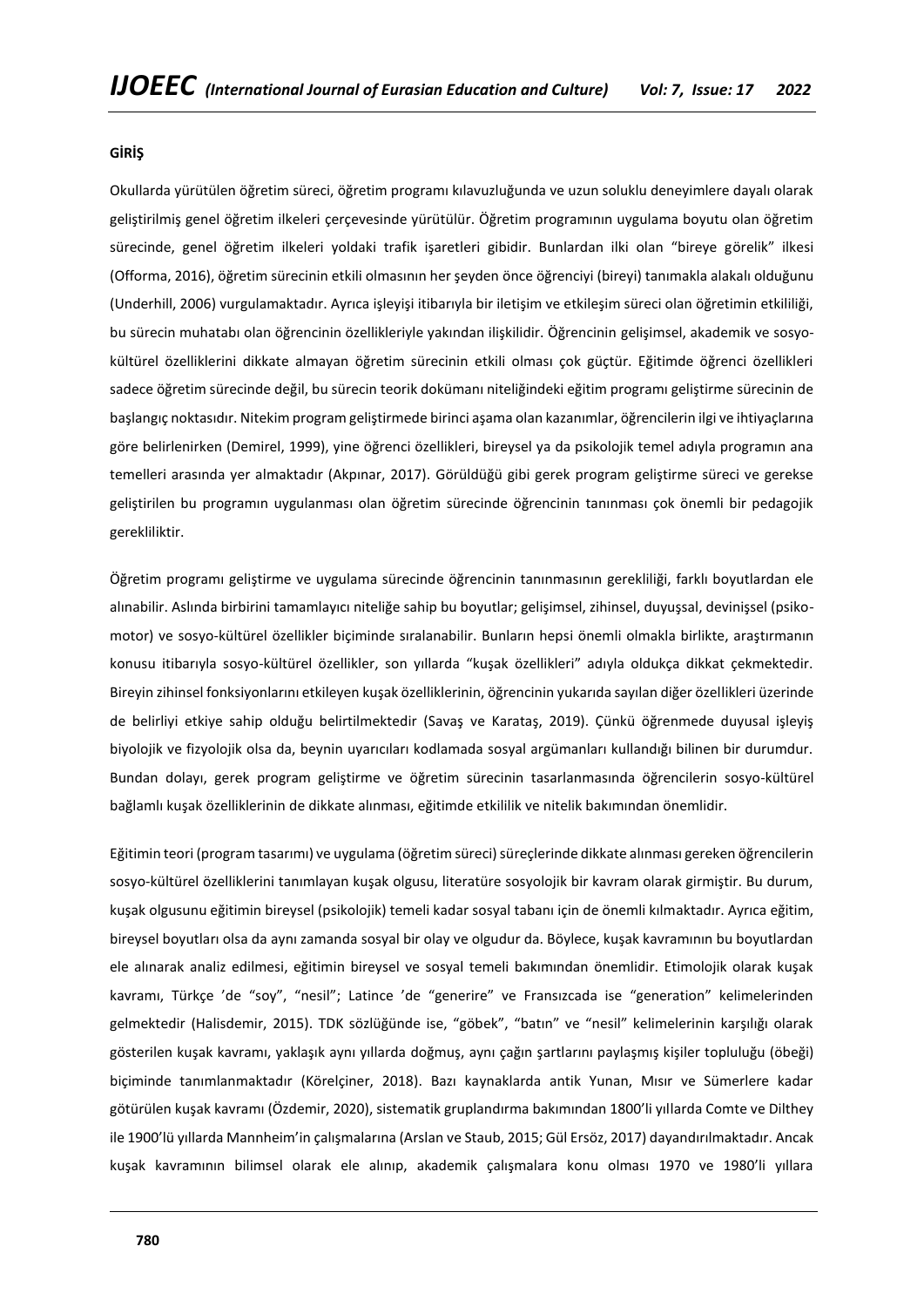rastlamaktadır. Bu bağlamda kuşak kavramını ilk telaffuz eden araştırmacının Ronald Inglehart (1977) olduğu belirtilmektedir (Süral Özer vd., 2013, aktaran: Anbar, 2020). Devamında ise, kuşak kavramıyla ilgili çalışmaların ivme kazanmasında, bu kavramı sosyolojiye kazandıran Arsenault, Inglehart ile kuşak teorisi çalışmalarıyla Strauss ve Howe'un (1991) önemli katkılar sağladığı (Dinç, 2019; Arslan ve Staub, 2015) ifade edilmektedir. Bugün ise kuşak kavramı, sosyal olay ile olgulardaki değişimlerin bireyin algı, yargı, tutum, davranış, yaşayış ve iletişiminde yol açtığı değişimlerin (Çağlayan, 2019) analizinde sıklıkla başvurulan bir konu olarak eğitim bilimleri başta olmak üzere, birçok disiplinin dikkatini çekmektedir.

Tanım olarak kuşak; belirli doğum yıllarına göre belirli sosyal, ekonomik, politik olayları paylaşan grup, olarak tanımlanabilir (Cogin, 2012). Bu tanımdan hareketle kuşak kavramının biyolojik ve sosyolojik eksenler üzerinden tanımlanan belirli bir grubu (Kesgin, 2019) ifade ettiği söylenebilir. Bu anlamda kuşak kavramı, aynı yıllarda doğup, aynı sosyolojik koşullarda şekillenmiş kişilerden oluşan grubu (Ardıç ve Altun, 2017) nitelendirmektedir. Ayrıca doğum tarihi ile benzer sosyo-ekonomik, sosyo-kültürel ve sosyo-politik koşullara sahip olan aynı kuşağa mensup grubun, ortak alışkanlıklara ve değerlere sahip olması beklenir (Taş, Demirdövmez ve Küçükoğlu, 2017). Literatürde ortalama 25-30 yıllık tarihi periyotlarla çeşitli kuşak sınıflamaları mevcuttur. Bu bağlamda kuşak, ortalama 20 yıllık bir tarih aralığında aynı tarihsel, ekonomik, sosyal ve teknolojik deneyimlere bağlı ortaklaşan grup şeklinde tanımlanabilir (Baran, Noyan ve Karabulut, 2020). Kronolojik olarak kuşakların sınıflandırılmasında zaman aralığına dair fikir birliği olmamakla (Kılınç ve Varol, 2021) birlikte, literatürde bu yüzyılda yaşayan beş farklı kuşak tasnifi, genel kabul görmektedir. Bunlar sırayla; *Sessiz Kuşak* (1927-1945), *Baby Boomer* (1946-1964), *X Kuşağı* (1965-1979), *Y Kuşağı* (1980-1999) ve *Z Kuşağı* (2000 ve sonrası) olarak sıralanmaktadır (Deniz ve Tutgun Ünal, 2019).

Kuşak olgusunu pedagojik, kişisel ve duyuşsal perspektiften ele alan bu araştırmada, yukarıdaki sınıflama içerisinden, hâlihazırda ortaokul ve lise öğrencilerine odaklanılmıştır. Bu boyutlara odaklanmanın temel nedeni, Türkiye'ye özgü Z kuşağının özellikle pedagojik ve duyuşsal özelliklerine dair çalışmaların olmaması (Savaş ve Karataş, 2019); bunların kişisel özelliklerine dair çalışmaların ise, ABD başta olmak üzere yurtdışı referanslı olmasıdır (Ardıç ve Altun, 2017). Bağlamları farklı olduğu için bu çalışmaların, Türkiye'nin son 20 yılında tarihsel düzlemde sosyo-kültürel, sosyo-ekonomik ve sosyo-politik gerçekliğine bağlı oluşan Türk Z kuşağı için tam olarak referans kaynağı olması kuşkuludur. Ayrıca küresel etmenler kadar, ülkemizin sosyal, kültürel, ekonomik, politik ve teknolojik ortamı ve gerçekliği tarafından şekillendirilmiş olan Türk Z kuşağının pedagojik, kişisel ve duyuşsal özellikleri olasılıkla, diğer toplumlardaki çağdaşlarından farklılaşmaktadır. Bu farklılıkların belirlenmesi, Türkiye'de bu kuşağa yönelik isabetli eğitim politikaları geliştirmek bakımından kritik öneme sahiptir. Eğitimde gerek program geliştirme ve gerekse bu programların uygulanması sürecindeki etkililik, büyük oranda öğrencilerin tanınmasına bağlıdır. Bu noktada, daha önceki hiçbir kuşağa benzemediği belirtilen Z kuşağına (Şahbaz, 2019) dair belirsizliğe, bir de Türkiye'deki Z kuşağı belirsizlikleri eklendiğinde, bu nesli tanımanın güçlüğü daha iyi anlaşılır. Bu güçlük, gerek makro ve gerekse mikro düzlemde eğitimin etkililiği ve niteliği bakımından önemli bir sorundur. Çünkü Z kuşağının baskın değerleri, kültürel kodları, düşünce ve davranış kalıpları tanınmadan, bunlara dair etkili eğitimsel planlama ve öğretim tasarımı yapmak mümkün değildir (Altuntuğ, 2012,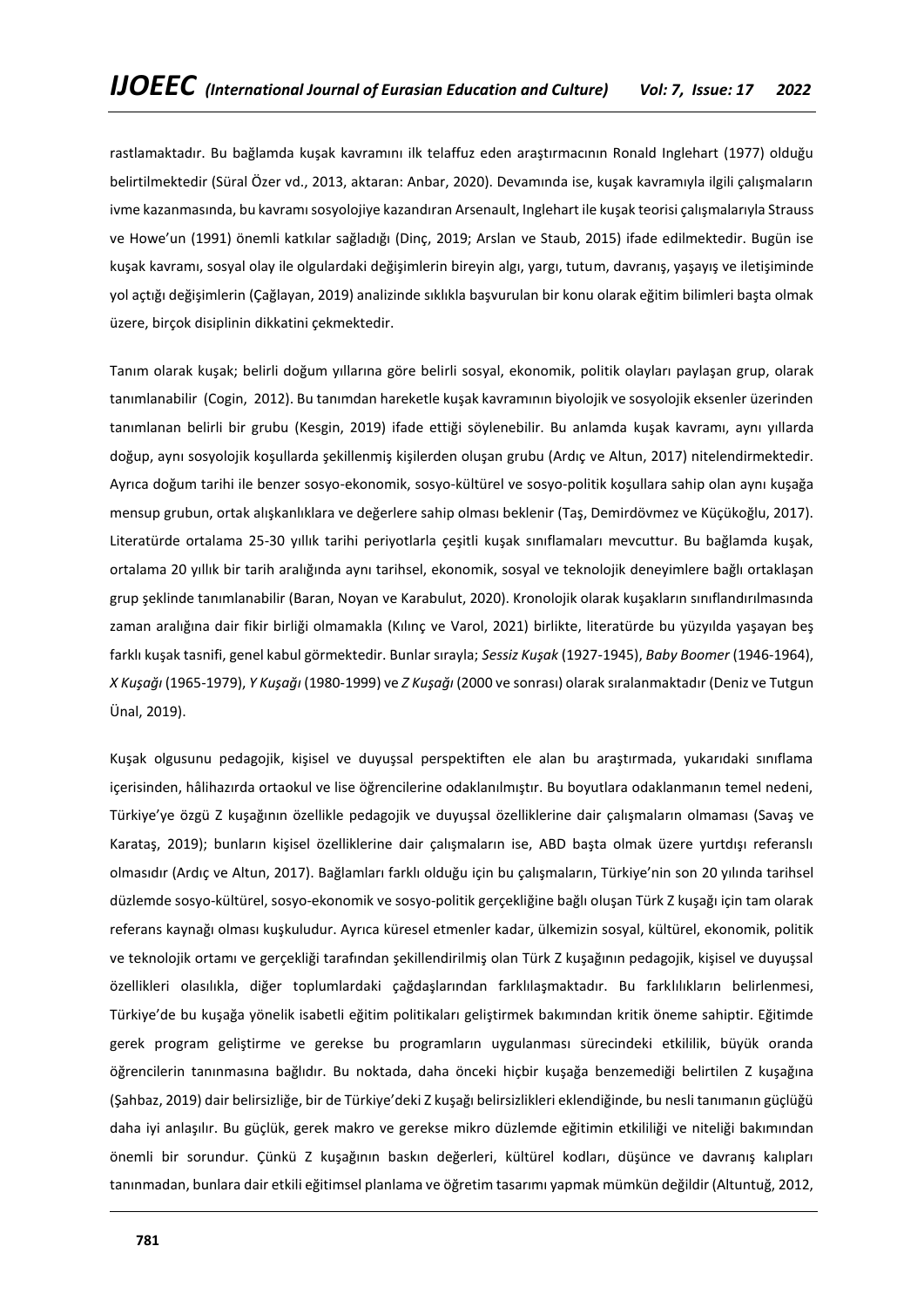aktaran: Savaş ve Karataş, 2019). Araştırmada Z kuşağının pedagojik, kişisel ve duyuşsal özelliklerine odaklanılmasının diğer bir nedeni de, Türkiye'nin Covid-19 Pandemi sürecini, özellikle "teknolojiye erişim" noktasında başka ülkelerden farklı deneyimlemiş olmasıdır. Bu durum, Covid-19 Pandemi sürecini deneyimlemiş herhangi bir ülkedeki araştırmalarla tespit edilmiş, o ülkenin Z Kuşağı pedagojik özelliklerini, aynen ülkemize transfer etmeyi şüpheli kılmaktadır. Çünkü diğer etmenler bir yana, teknoloji ve bu teknolojiye erişim, Z kuşağının nesil özellikleri için önemli bir farklılık kaynağıdır (Çavuşoğlu ve Yalçın, 2021). Bu kuşak neredeyse, %90'lar oranında yeni nesil internet teknolojilerinde, sanal ve sosyal medya mecralarda varlık göstermektedir (Taş, Demirdövmez ve Küçükoğlu, 2017). Z kuşağını, kendilerini yetiştiren ve eğiten X ve Y kuşaklarından ayırt eden baskın öğe, bu kuşak dönemindeki teknolojik değişimlerdir (Halisdemir, 2015). Bu nedenle Z kuşağı, Bilgi İletişim Teknolojileri (BİT) içine doğmuş anlamında "*Dijital Yerliler*" (Kul, 2019) olarak da nitelendirilmektedir. Buradan hareketle, Türk Z kuşağının pedagojik, kişisel ve duyuşsal özellikler bakımından küresel Z kuşağından farklılaşması olasıdır, denilebilir. Bu noktada, Türk Z kuşağının söz konusu boyutlardaki ayrışmalarının belirlenmesi, bu kuşağın tanınması ve dolayısıyla da bunlara yönelik etkili eğitim politikaları oluşturmak bakımından önemlidir. Yurtdışı kaynaklı Z kuşağı özelliklerinin Türkiye için geçerliği şaibelidir (Omay, 2017, aktaran: Şahbaz, 2019). Bu durumda Türkiye'nin tarihi, sosyal, kültürel, ekonomik ve politik realitelerini yansıtan kuşak tanımlama veya sınıflamaları konusunda literatürde bir boşluktan söz edilebilir. Bu boşluk, başta Türk Eğitim Sistemi'nin mevcut Z kuşağına uyumlu şekilde kurgulanması olmak üzere, ülkenin hâlihazırdaki ve özellikle de geleceğe dair makro eğitim planlamaları bakımından ciddi bir eksikliktir. Söz konusu boşluğu doldurmaya katkı sağlaması bakımından Türkiye'ye özgü Z kuşağının pedagojik, kişisel ve duyuşsal özelliklerini yansıtan kuşak çalışmaları önemlidir. Bu itibarla, geçerli ve güvenilir bir ölçekle, Türk Z kuşağına mensup öğrencilerin, pedagojik, kişisel ve duyuşsal özelliklerinin belirlenerek, eğitim koşullarının buna göre optimize edilmesi önemlidir (Pekel Vd., 2020). Geleneksel eğitim sistemi ve uygulamalarının Z kuşağına uygun olmadığı (Halisdemir, 2015) aşikârdır. Bu itibarla, amacı, Türk Z kuşağının pedagojik, kişisel ve duyuşsal özelliklerine yönelik öğretmen algıları ölçeği geliştirmek olan bu araştırmanın, sözü belirtilen konu literatürdeki boşluğu doldurmaya katkı sağlaması beklenebilir. Bu noktada, Türk Z kuşağının pedagojik, kişisel ve duyuşsal özelliklerinin belirlenmesinde, teknolojiyle küçük yaşlardan beri iç içe olan (Deniz ve Tutgun Ünal, 2019:1029) ve söz konusu süreci deneyimlemiş hâlihazırdaki 2000 yılı ve sonrası doğumlu Z kuşağına mensup öğrenciler (Kırıklı ve Köyüstü, 2018; Savaş ve Karataş, 2019) iyi bir profildir. 2018 TÜİK verilerine göre Türkiye nüfusunun yaklaşık %13'ünu teşkil eden (Deniz ve Tutgun Ünal, 2019), hali hazırdaki ortaokul ve lise öğrencileri olan Türk Z kuşağının pedagojik, kişisel ve duyuşsal özelliklerinin belirlenmesinde ise, her birisi iyi birer eğitimsel gözlemci olan öğretmenlerin algı ve görüşleri çok değerlidir. Öğretmenler, bu kuşakla pedagojik, kişisel ve duyuşsal bağ kurmada eşsiz bir konuma sahiptirler.

## **YÖNTEM**

## **Araştırma Modeli**

Amacı, hali hazırdaki ortaokul ve lise öğrencileri olan Türk Z kuşağının pedagojik, kişisel ve duyuşsal özelliklerine dair öğretmen algılarını belirleyecek geçerli ve güvenilir bir ölçek geliştirmek olan bu araştırmada, genel tarama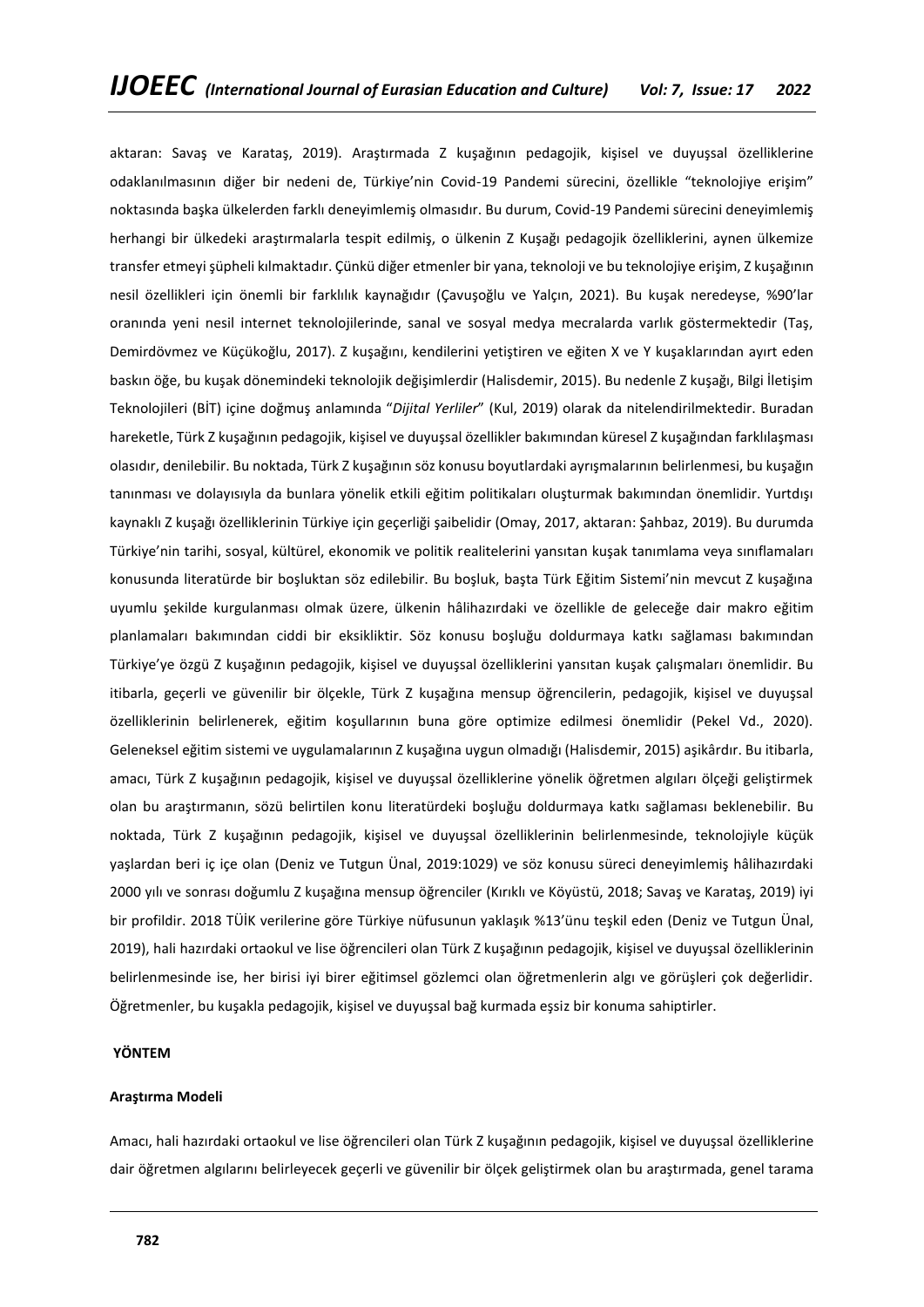modeli kullanılmıştır. Nicel karakterli, betimsel yöntemdeki genel tarama modeli; evreni temsil niteliğine sahip örneklem grubunun, araştırma sorularına dair görüş, tutum ve inançlarını açıklamak üzere, bu gruptan veri toplamak için başvurulan (Uysal ve vd., 2013) bir yoldur. Bundan amaç ise, çalışma evreninin karakteristik özelliklerini belirleyerek (Frankel ve Wallen, 2006) genel bir yargıya varmaktır. Böylece, araştırma sorularına dair geçmişte veya devam etmekte olan durum/durumlar kendi koşulları çerçevesinde belirlenerek, betimlenir (Karasar, 2009: 77).

## **Çalışma Grubu**

Bu araştırmada evren, Türkiye'nin doğu bölgesindeki yer alan il merkezindeki kamuya ait ortaokul ve liselerde 2021-2022 Eğitim-Öğretim Döneminde görev yapan öğretmenleri kapsamaktadır. Araştırmanın örneklemini, Açımlayıcı Faktör analizi (AFA) ve Doğrulayıcı Faktör analizi (DFA) için iki farklı örneklem grubu oluşturmaktadır. Araştırmanın ilk aşamasında AFA için örneklem grubu, söz konusu evrenden kolay ulaşılabilir örnekleme yöntemiyle belirlenmiştir. Bu örneklem grubu, il merkezindeki kamuya ait ortaokul ve liselerde 2021-2022 Eğitim-Öğretim Döneminde görev yapan çeşitli branşlara mensup toplam 418 (225 Kadın; 193 Erkek) öğretmenden oluşturulmuştur. Araştırmanın ikinci aşamasında DFA için, yine aynı evrenden kolay ulaşılabilir örnekleme yöntemiyle belirlenmiş toplam 256 (134 kadın, 112 erkek) öğretmen ikinci çalışma grubunu oluşturmuştur. Örneklem büyüklüğünün belirlenmesinde, literatürde (Tavşancıl, 2010) yer alan "ölçek geliştirme çalışmalarında örneklem büyüklüğü ölçek madde sayısının beş veya on katı arasında olabilir" şeklindeki bilgiden hareket edilmiştir. Nitekim Hoe (2008) da, 200 kişinin üzerindeki çalışma grubunun istatistiksel analiz için uygun olduğunu belirtmiştir. Araştırmada öğretmenlere sunulan taslak ölçekte toplam 63 madde yer aldığı için, ulaşılan toplam 674 öğretmen sayısının (örneklemin), evreni temsil niteliğine sahip olduğu belirtilebilir.

## **Veri Toplama Aracının Geliştirilme Süreci**

Bu araştırmanın motivasyon kaynağı, neredeyse tamamının yurtdışı referanslı olan çalışmalarda belirlenen Z kuşağı özelliklerinin (Ardıç ve Altun, 2017; Şahbaz, 2019), Türk Z kaşağını tam olarak temsil etmemesi olasılığıdır. Z kuşağına dair algı, kanaat ve yargıya varmak için eksik veya yanlış veri anlamına gelen bu olasılık, Türkiye'de Z kuşağına dair isabetli eğitim politikaları geliştirmek ve planlamalar yapabilmek bakımından kritik öneme sahiptir. Bu motivasyondan hareketle, Türk Z kuşağının pedagojik, kişisel ve duyuşsal özelliklerini belirleyecek geçerli ve güvenilir bir ölçek geliştirme amacıyla, öncelikle ilgili yurtdışı (Moscrip, 2019; Artemova, 2018; Santosa, 2017; Wilson ve Gerber, 2008) ve yurtiçi (Çavuşoğlu ve Yalçın, 2021; Pekel Vd., 2020; Ardıç ve Altun, 2017; Yüksekbilgili, 2015) kaynaklı literatür taranarak belirli bir çerçeve oluşturulmuştur. Bu çerçevede konuyla ilgili toplam 72 taslak madde havuzu hazırlanmıştır. Sonra bu taslak madde havuzu, kapsam ve görünüş geçerliği için Eğitim Bilimleri Anabilim dalında lisans üstü eğitim alan 5 öğretmen (ikisi ortaokul ve üçü lise öğretmeni) ve iki yönetici (biri lise müdürü ve biri de ortaokul müdür yardımcısı) ve Eğitim Programları ve Öğretim uzmanı akademisyenlerin görüşleri alınmıştır. Bu aşamada uzmanlardan taslak maddelerin; "konuya uygunluk", "açık ve anlaşılırlık" bakımlarından irdelemeleri talep edilmiştir. Bir hafta sonra uzmanlardan gelen değerlendirmelere bağlı olarak 72 maddelik havuzda yer alan 9 madde elenip, açıklık ve anlaşılırlık bakımından gerekli düzeltmeler yapılarak toplam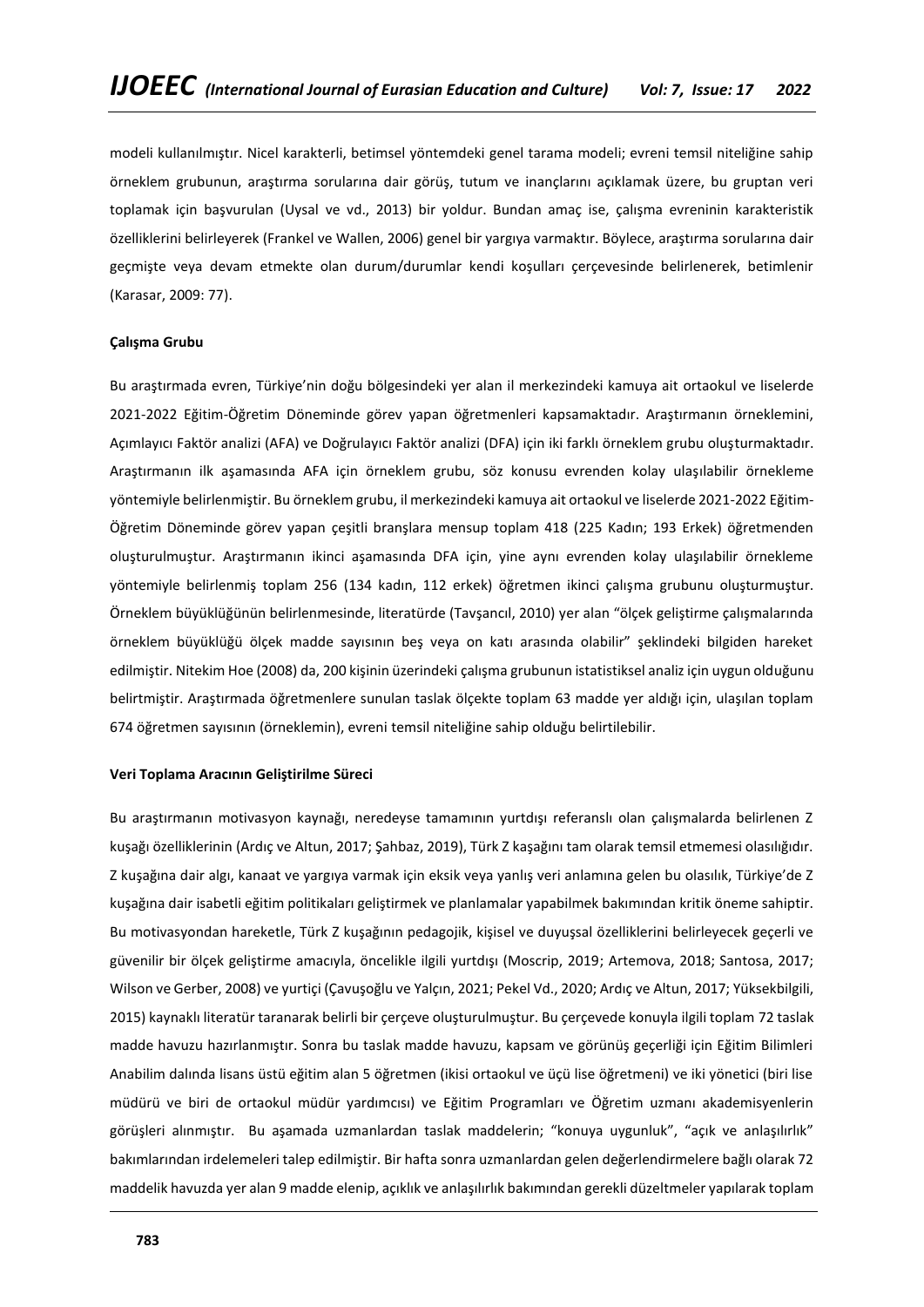63 maddelik taslak ölçek oluşturulmuştur. Daha sonra araştırma için gerekli izinler alınmıştır (Değerlendirme tarihi Fırat Üniversitesi Sosyal ve Beşeri Bilimler Araştırmaları Etik Kurulu kararı = 08.10.2021, etik değerlendirme doküman numarası=95492). Bu taslak ölçek, AFA analizinden önce Devlet Ortaokulu (n=17) ve Devlet Lisesinde (n=21) 2021-2022 Bahar Döneminde görev yapan çeşitli branşlardaki toplam 38 öğretmene tekrar sunularak, ölçekte yer alan maddelerin anlaşılırlığı yeniden test edilmiştir. Bunlardan gelen dönütler ışığında gerekli düzeltmeler yapılarak, toplam 63 maddelik taslak ölçek AFA uygulamasına hazır hale getirilmiştir. Bu taslak ölçek formu araştırmacılar tarafından gerekli açıklamalar yapıldıktan sonra çalışmaya gönüllü katılım gösteren yukarıda özellikleri açıklanan birinci çalışma grubundaki öğretmenlere, yüz yüze ve Google Forms web tabanı üzerinden uygulanmıştır. Uygulamadan dönen toplam 437 ölçek formundan 19'u eksik ve yanlış doldurma nedenleriyle elenerek toplam 418 taslak form AFA çözümlemeleri için paket programına yüklenmiştir. AFA sonucunda ortaya çıkan yapının doğrulanması için yine yukarıda özellikleri belirtilen ikinci çalışma grubundaki öğretmenlere, yüz yüze ve Google Forms web tabanı üzerinden uygulanmıştır. Uygulamadan dönen toplam 262 ölçek formundan 6'sı eksik ve yanlış doldurma nedenleriyle elenerek toplam 256 form DFA çözümlemeleri için paket programına yüklenmiştir.

## **Verilerin Analizi**

Araştırmada AFA ve DFA için verilerin analizinde öncelikli olarak kayıp değerlere, normallik ve uç değer analizlerine bakılarak kayıp veriler, veri setinden çıkarılarak analize dâhil edilmemiştir. Sonrasında, bu verilerin normal dağılım gösterip göstermediğini incelemek için literatürdeki bilgilerden (Büyüköztürk, 2012) hareketle uç değer kontrolleri yapılarak, yine literatür bilgilerine (Çokluk vd., 2014) dayalı olarak verilerin Z puanlarının +3 ile -3 değerler arasında olması sağlanmıştır. Akabinde, geriye kalan normal dağılım gösteren ve belirtilen uç değerler arasında yer alan toplam 674 veri üzerinden önce AFA ( toplam 418 veri) ve sonrasında ise DFA (toplam 256 veri) çözümlemeleri yapılmıştır.

Verilerin çözümlenmesinde AFA yapılmadan önce verilerin faktör analizine uygun olduğunu belirlemek için ölçeğin Kaiser-Mayer-Olkin (KMO) ve Barlett Küresellik Testi sonuçlarına bakılmıştır. Yapılan analizlerde, .828 olarak hesaplanan KMO değerinin uygun (iyi) olduğu anlaşılmıştır. Büyüköztürk (2012) ve Field'e (2009) göre örneklemden toplanan verilerin faktör analizine uygunluğu için KMO değerinin, .80-.90 arasında olması *iyi*; .90 üstünde olması ise *mükemmel* olduğunu göstermektedir. Barlett Küresellik testi sonucunda [x<sup>2</sup>=5537,311; p<0.000] "p" değeri (p=0.000) anlamlı olarak hesaplanmıştır. Nitekim literatürde (Büyüköztürk, 2012), KMO değerinin 1'e yakın olması; Barlett Testinde ise p<0.005 değerinin, verilerin normal dağılım gösterdiği ve faktör analizine uygun olduğunu belirttiği ifade edilmektedir. Böylece AFA sonucunda ortaya çıkan 3 faktörlü yapının doğruluğunu kontrol emek için DFA gerçekleştirilerek, Türk Z kuşağının pedagojik, kişilik ve duyuşsal özelliklerine yönelik öğretmen algısını ölçmeyi amaçlayan "Türk Z Kuşağı Özellikleri Öğretmen Algısı Ölçeği" (TZKÖAÖ)'ne son şekli verilmiştir.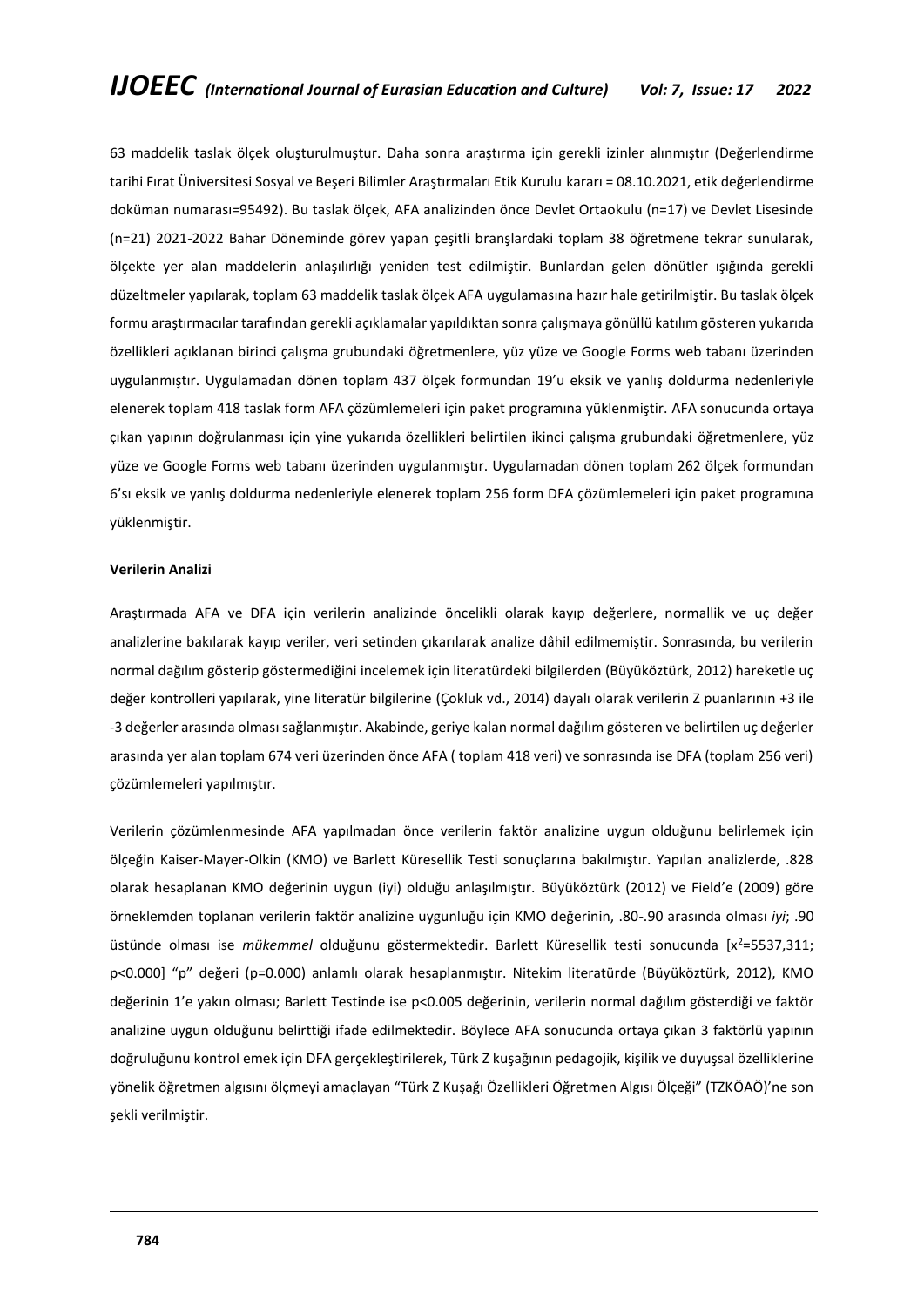## **BULGULAR**

## **Ölçeğin Yapı Geçerliğine Yönelik AFA İlişkin Bulgular**

Öğretmenlerin, Türk Z kuşağı ortaokul ve lise öğrencilerinin pedagojik, kişilik ve duyuşsal özelliklerine dair algılarını belirleyecek ölçek geliştirmede birinci aşama olan yapı geçerliği bağlamında faktör yapısını incelemek için yapılan AFA'nın yamaç grafiği Şekil 1'de yer almaktadır. Bu süreçte faktör analizinde döndürme yöntemi uygulanmadan önce hangi tür döndürmenin kullanılacağını belirlemek için faktörler arası korelasyonlara bakılmıştır. Faktörler arasında bir ilişki olmadığı kabul edilerek, Varimax Dik Döndürme Tekniği (VDDT) kullanılmıştır. Verilerin VDDT ile yapılan analizde maddelerin faktör yüklerinin en az ".30" olmasına ve iki farklı faktörde yeterli yük değerinde olan maddelerde ise aradaki farkın ".10" ve üstü olmasına (Büyüköztürk, 2012) dikkat edilmiştir. Böylece, 63 maddelik taslak Türk Z Kuşağı Öğretmen Algısı Ölçeği (TZKÖAÖ)'den 45 madde elenerek, toplam 18 maddelik yapı elde edilmiştir. Buna yönelik yamaç (Scree Plot) grafiği Şekil 1'de yer almaktadır.



**Şekil 1.** TZKÖAÖ Yamaç Grafiği

Şekil 1'de görüldüğü gibi, özdeğerler arasındaki fark, 3. faktörden itibaren azalmakta ve üçüncü faktörden sonraki faktörlerin varyansa olan katkılarının azalarak birbirlerine yaklaştığı belirlenmiştir. Ayrıca döndürülmüş bileşenler matrisine bakıldığı zaman en yüksek faktör yüklerinin ilk üç faktörde toplandığı görülmektedir. Özdeğerler, döndürülmüş bileşen matrisi ve yamaç birikinti grafiği değerlendirildiğinde, TZKÖAÖ'nin üç faktörlü olmasının uygun olacağına karar verilmiştir. Faktör analizi sonucunda belirlenen, maddelere ilişkin ortak faktör varyansı ile varimax döndürme sonrası madde yük değerleri Tablo 1 'de yer almaktadır.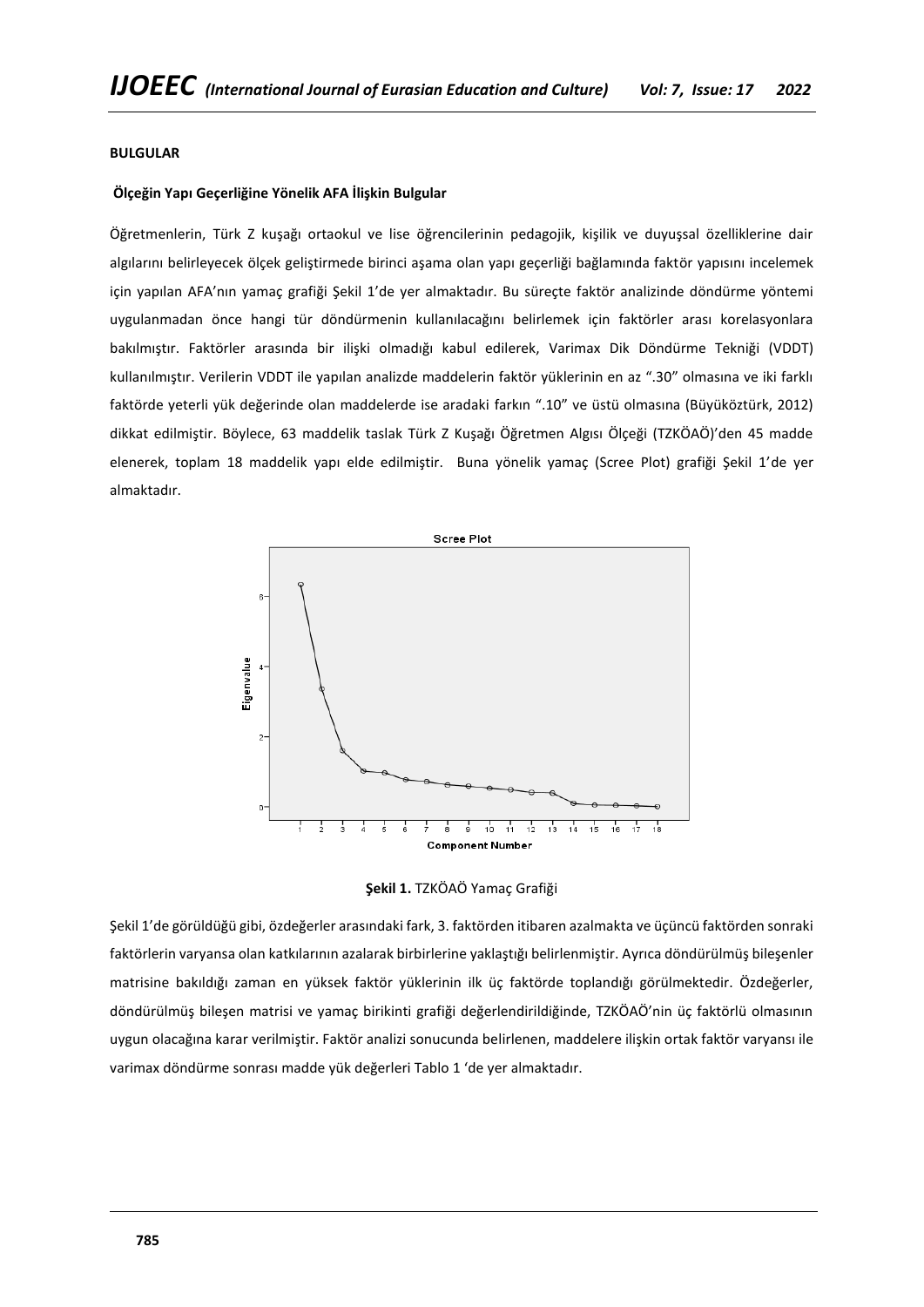| Maddeler   | Faktör 1 | Faktör 2 | Faktör 3 |
|------------|----------|----------|----------|
| M12        | .863     |          |          |
| M13        | .729     |          |          |
| M14        | .861     |          |          |
| M15        | .853     |          |          |
| M17        | .494     |          |          |
| M18        | .879     |          |          |
| M19        | .959     |          |          |
| M8         |          | .494     |          |
| M34        |          | .663     |          |
| M44        |          | .633     |          |
| M45        |          | .586     |          |
| M46        |          | .687     |          |
| M47        |          | .671     |          |
| M48        |          | .713     |          |
| M49        |          | .666     |          |
| M32        |          |          | .655     |
| M37        |          |          | .707     |
| M36        |          |          | .690     |
| Özdeğer    | 5.963    | 3.358    | 1.976    |
| Varyans(%) | 35.230   | 53.885   | 62.764   |

**Tablo 1.** TZKÖAÖ Faktör Analizi Sonuçları

Tablo 1'de yer alan AFA sonucunda belirlenen TZKÖAÖ'ne ait üç boyut, kapsadığı maddelere göre adlandırılmıştır. Buna göre toplam yedi maddeden (12, 13, 14, 15, 17, 18, 19) oluşan 1. Boyut "*Türk Z Kuşağının Pedagojik Özellikleri*" (TZKPÖ) şeklinde isimlendirmiştir. Toplam sekiz maddeden (8, 34, 44, 45, 46, 47, 48, 49) oluşan 2. Boyut, "*Türk Z Kuşağının Kişisel Özellikleri*" (TZKKÖ) ve toplam üç maddeden (32, 37, 36) oluşan 3. Boyut ise "*Türk Z Kuşağının Duyuşsal Özellikleri*" (TZKDÖ) olarak isimlendirilmiştir. Her üç boyutun birlikte yer aldığı TZKÖAÖ, toplam varyansın %62.764 ini açıklamaktadır. Ölçeğin birinci boyutu olan TZKPÖ'de faktör yükleri, .494-.959 arasında değişmekte ve bu boyut, varyansın %35.230'unu açıklamaktadır. İkinci boyut olan TZKKÖ'de faktör yükleri, .499-.714 arasında değişmekte ve bu boyut varyansın %53.885'ini açıklamaktadır. Ölçeğin üçüncü boyutu olan TZKDÖ'de ise faktör yükleri, .586-.713 arasında olup, bu boyut toplam varyansın %62.764'ünü açıklamaktadır. Bundan sonra doğrulanan, TZKÖAÖ'nin ayırt edicilik geçerliliği kapsamında veriler sıralanıp, üst %27 ve alt %27'lik grupların madde puanları arasındaki farkın anlamlılığı test edilmiştir. Buna dair veriler Tablo 2'de yer almaktadır.

|  |  | Tablo 2. TZKÖAÖ Ayırt Edicilik Analiz Sonuçları |
|--|--|-------------------------------------------------|
|--|--|-------------------------------------------------|

| Faktörler | Gruplar  | n   | Χ    | SS   | T testi |     |       |
|-----------|----------|-----|------|------|---------|-----|-------|
|           |          |     |      |      |         | sd  | р     |
| TZKPÖ     | Üst Grup | 112 | 4,34 | 0,70 | 19,531  | 222 | 0,000 |
|           | Alt Grup | 112 | 2,34 | 0,81 |         |     |       |
| TZKKÖ     | Üst Grup | 112 | 4,13 | 0,59 | 5,577   | 222 | 0,000 |
|           | Alt Grup | 112 | 3,59 | 0,82 |         |     |       |
| TZKDÖ     | Üst Grup | 112 | 3,90 | 0,79 | 8,129   | 222 | 0,000 |
|           | Alt Grup | 112 | 2,83 | 0,97 |         |     |       |
| TZKÖAÖ    | Üst Grup | 112 | 4,16 | 0,34 | 24,555  | 222 | 0,000 |
| (Toplam)  | Alt Grup | 112 | 3,04 | 0,32 |         |     |       |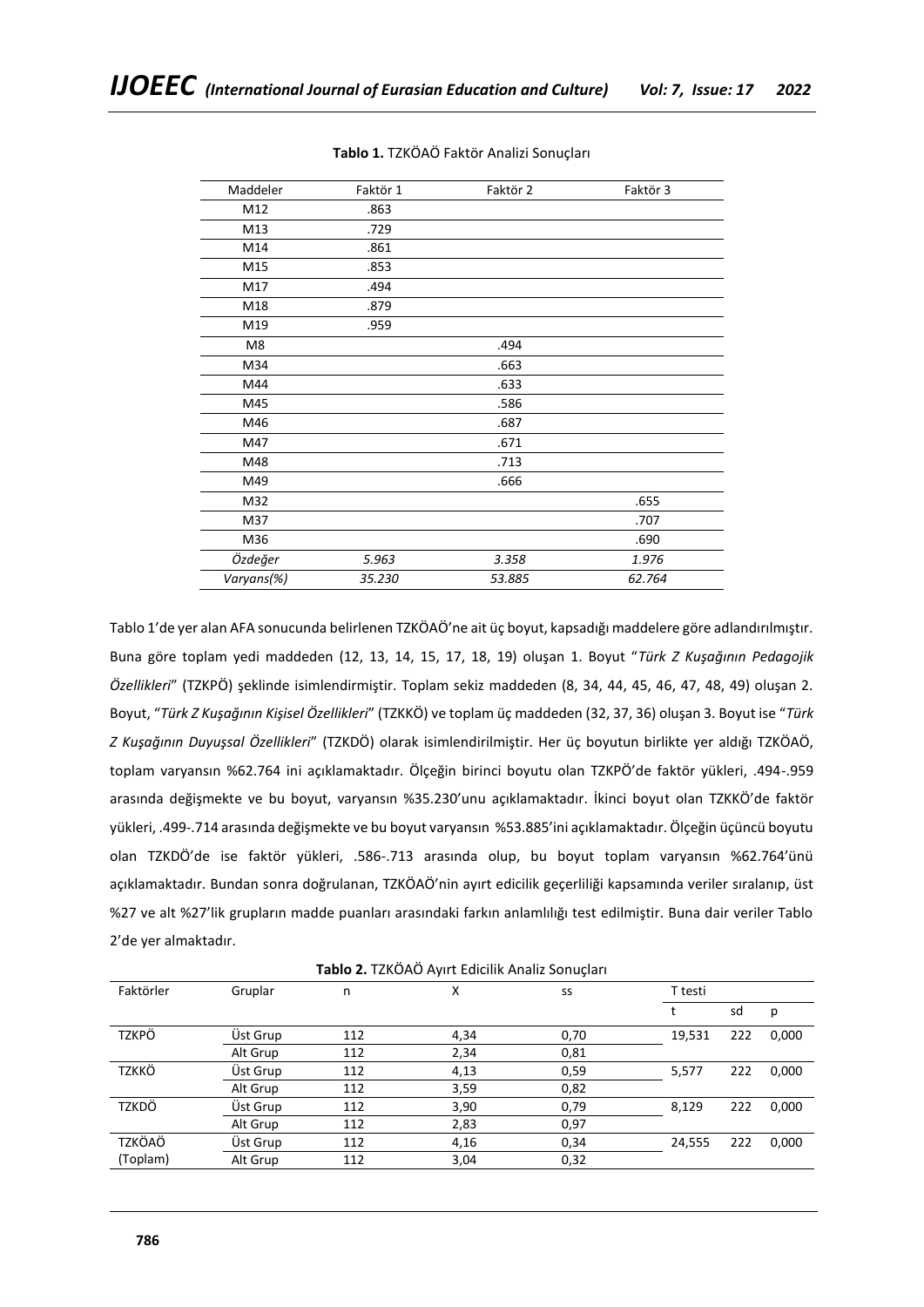Tablo 2 incelendiğinde, yapılan ilişkisiz örneklemler için t- testi sonuçlarına göre, üst % 27 ve alt % 27'lik grupların madde ortalama puanlarında analiz sonuçlarında farkların tüm maddeler için anlamlı olduğu tespit edilmiştir. Bu bulgular, ölçekteki tüm maddelerin ayırt ediciliğe sahip olduğu göstermektedir. Buna göre, Türk Z kuşağı ortaokul ve lise öğrencilerinin pedagojik, kişilik ve duyuşsal özelliklerine dair öğretmen algılarını belirlemek amacıyla geliştirilen maddeler, ilgili özellikleri belirlemede ayırt edicidir, denilebilir.

Her üç boyutta yer alan toplam 18 madde, 5'li likert tipinde olup, "5. Çok katılıyorum", "4. Katılıyorum", "3. Kısmen katılıyorum", "2. Katılmıyorum" ve "1. Hiç katılmıyorum" şeklinde derecelendirilmiştir. Ölçekte yer alan maddeye katılım, ilgili maddenin, ortaokul ve lise öğrencisi olan Türk Z kuşağına uyduğuna dair öğretmen algısını belirtmektedir. Bu bağlamda ölçekten alınacak yüksek puanın, ölçek maddelerinin ortaokul ve lise öğrencisi olan Türk Z kuşağına ait özellikleri gösterdiği; düşük puanın ise bu maddelerin, ortaokul ve lise öğrencisi olan Türk Z kuşağına ait özelliklere uygun olmadığı gösterdiği varsayılmıştır.

# **Ölçeğin DFA İlişkin Bulgular**

Türk Z kuşağı öğrencilerinin pedagojik, kişilik ve duyuşsal özelliklerine dair öğretmen algılarını belirlemek amacıyla geliştirilen TZKÖAÖ'nin yapı geçerliği sağlandıktan sonra, bu yapının doğruluğunu test için DFA yapılmıştır. Bunun için AFA sonucunda ortaya çıkan üç boyutlu toplan 18 maddelik TZKÖAÖ, ikinci çalışma grubu olan toplan 256 öğretmene uygulanmıştır. Uygulamadan dönen veriler üzerinden yapılan DFA analizi sonucunda ortaya çıkan model, Şekil 2 'de yer almaktadır.



**Şekil 2.** TZKÖAÖ'ne ilişkin DFA Modeli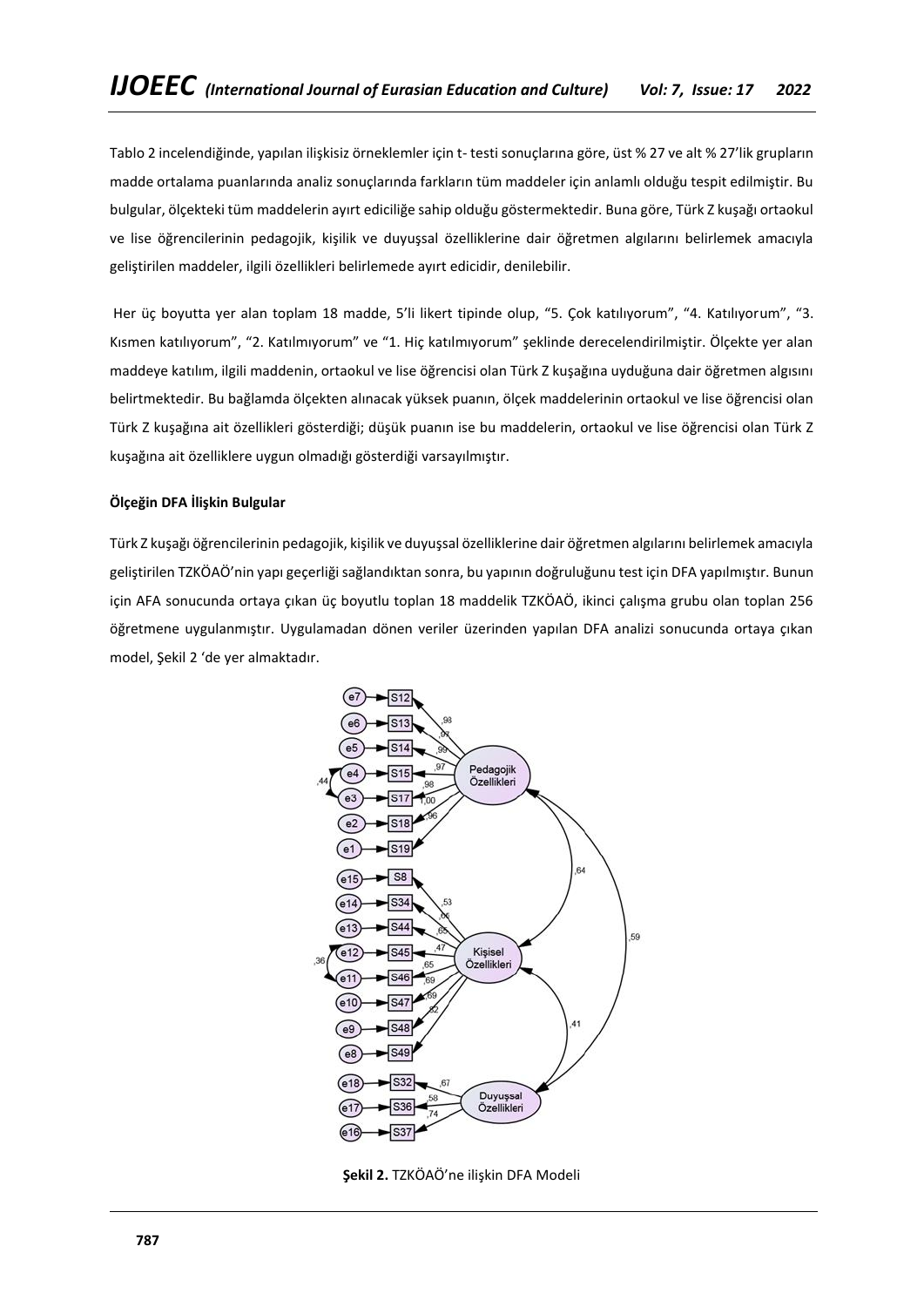Şekil 2'de yer aldığı gibi DFA sonucunda ortaya çıkan modelin, uyum indeksinin (X<sup>2</sup>= 267.064; sd:131; p=.000) anlamlı olduğu ve X<sup>2</sup>/sd değerinin 2.039 olduğu belirlenmiştir. DFA için, X<sup>2</sup>/sd değerinin "5"ten küçük olması, *kabul edilebilir* (Meydan ve Şeşen, 2011) olarak ifade edilmektedir. Aynı modelin DFA sonucunda ulaşılan uyum indeksi değerleri ise GFI= .902; IFI=.958; CFI=.959; RMSEA= 0.73 olarak hesaplanmıştır. Bu indeksler için literatürden (Şimsek, 2007; Waltz, Strcikland ve Lenz, 2010; Wang ve Wang, 2012; Tabachnick ve Fidel, 2012) alınan GFI>.90; AGFI>0.90; CFI>0.90; RMSEA< 0.08 referans değerlerinin *kabul edilebilir* uyum gösterdiği ifade edilmektedir. Buna göre, Şekil 2'de yer alan üç boyutlu ve toplam 18 maddeli TZKÖAÖ modelinin ilgili referans çerçevesinde olduğu, dolayısıyla bu modelin uyum iyiliği indekslerinin *kabul edilebilir* olduğu belirtilebilir.

TZKÖAÖ, yapı geçerliği ve model doğruluğu sağlandıktan sonra, ölçeğin içsel tutarlılık güvenirliğinin hesaplanması için Cronbach Alpha Testi kullanılmıştır. Yapılan hesaplamalar sonucunda TZKÖAÖ toplamı için Cronbach Alpha= 0.806 olarak bulunmuştur. TZKÖAÖ'nin alt boyutları itibarıyla ise, 1. Alt boyutun (TZKPÖ) güvenirlik katsayısı Cronbach Alpha=.916 olarak hesaplanmıştır. TZKÖAÖ'nin 2. Alt boyutunun (TZKKÖ) güvenirlik katsayısı Cronbach Alpha=.702 ve 3. Alt boyutunun (TZKDÖ) güvenirlik katsayısı ise Cronbach Alpha=.801olarak hesaplanmıştır. Literatüre (Sipahi, Yurtkoru ve Çinko, 2010) göre bir ölçekte Cronbach's Alpha değeri, ".70" ve üzerinde ise, ölçek güvenilir kabul edilmektedir. Buna göre, TZKÖAÖ'nin hem toplamda ve hem de alt boyutları itibarıyla güvenilir olduğu belirtilebilir.

#### **TARTIŞMA VE SONUÇ**

Bu çalışmada, Türk Z kuşağı ortaokul ve lise öğrencilerinin pedagojik, kişisel ve duyuşsal özelliklerine dair öğretmen algılarını belirleyecek geçerli ve güvenilir bir ölçek geliştirilmesi amaçlanmıştır. Çalışmanın motivasyon kaynağı, diğer kuşaklar gibi Z kuşağı özelliklerine yönelik araştırmaların da yurt dışı referanslı (Çalışkan, 2020; Ardıç ve Altun, 2019) olması; dolayısıyla Türk Z kuşağı özelliklerini tam olarak yansıtamaması olasılığıdır. Bu durum, söz konusu kuşağa yönelik eğitimsel planlama ve faaliyetleri düzenleme bakımından önemli bir eksikliktir. Nitekim büyük oranda muhatabı (öğrenciyi) tanımaya dayalı icra edilen eğitimde (Aktape, 2005), eksik verilere dayalı olarak doğru planlama ve uygulamalar yapılması oldukça güç olup, telafisi de mümkün değildir. Bu noktada, 2000 yılı sonrasında doğan mevcut ortaokul ve lise öğrencileri olan Türk Z kuşağına (Toruntay, 2011) yönelik eğitimsel planlamaları, küresel diye takdim edilmesinin hata olduğu söylenebilir. Her ne kadar küreselleşmeyle tüm ülkelerdeki Z kuşağının birbirine benzediği (Half, 2015 aktaran Görmez, 2021) iddia edilse de, birtakım ayrışmaların olduğu da bilinen bir durumdur. Çünkü Türkiye, tarihi, sosyo-kültürel, ekonomik geçmişi ve deneyimiyle diğer ülkelerden ayrışmaktadır. Bunlara, son yıllarda kuşakları birbirine benzettiği ifade edilen internet teknolojisi (Taş, Demirdöğmez ve Küçükoğlu, 2017) değişkenine dair Türkiye'nin farklı geçmişi ve deneyimi de eklenebilir. İlgili teorilerde kuşak özelliklerinin yukarıda sayılan deneyim ve değişkenlere bağlı olarak geliştiği belirtildiğine (Yardımcı, 2021) göre, Türk Z kuşağının diğer ülkelerdeki Z kuşağından bazı noktalarda ayrışması büyük olasılıktır. Ayrıca, tarihi, politik, kültürel ve ekonomik realitelere bağlı olarak gelişen beşeri ve sosyal bilimlerin (Yıldız ve Hira, 2010) bir kavramı olan kuşak özellikleri, yurt dışından ithal edilemez. Dolayısıyla her toplum gibi Türkiye'de, beşeri ve sosyal bir kavram olan kuşak ve eğitim disiplininde, kendi gerçekliğine dayalı veriler üreterek, planlama ve uygulamasını bunlara dayandırmalıdır. Böylesi bir ihtiyaç, son yıllarda eğitimde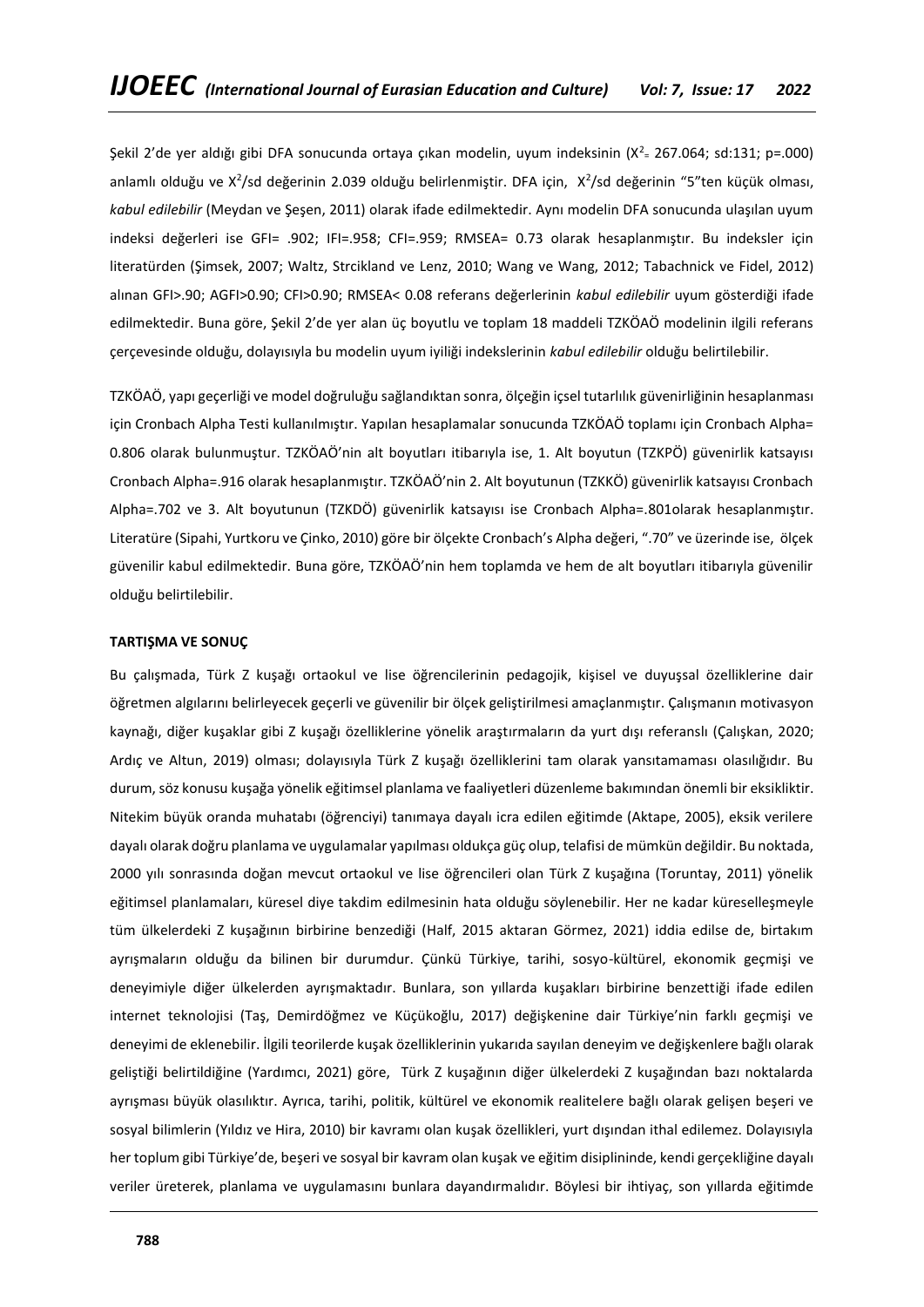çokça tartışılan Z kuşağı özellikleri için de geçerlidir. Çalışmada, böylesi bir ihtiyaçtan hareket edilmiştir. Elbette ki tek çalışma ve sınırlı örneklemle Türk ortaokul ve lise öğrencileri olan Z kuşağının özelliklerinin tümüyle belirlenmesi, abartılı bir iddiadır. Ancak eğitimde geleceği doğru kurgulamak için mevcut Z kuşağını kısmen de olsa tanımak çok önemlidir. Ayrıca eğitimde program geliştirmenin ilk aşamalarından birisi olan bireyin tanınması (ihtiyaç analizi), söz konusu bireyi oluşturan kuşağı tanımakla yakından alakalıdır. Bu itibarla, çalışma, sınırlı örneklem, salt öğretmen perspektifi ve birkaç sınırlı boyut gibi kısıtlarına rağmen, ortaokul ve lise öğrencisi olan Türk Z kuşağına dair literatür oluşturmaya veri sağlaması bakımından önemlidir.

Belirtildiği gibi amaç, motivasyon ve sınırlılıklar çerçevesinde, Türkiye ve belirtilen kısıtlar bağlamında yürütülen çalışmanın çıktısı, üç boyutlu ve toplam 18 maddelik geçerli ve güvenilir TZKÖAÖ'dir. Ölçeğin birinci boyutu olan yedi maddelik TZKPÖ, Türk Z kuşağı ortaokul ve lise öğrencilerinin pedagojik özelliklerine dair öğretmen algısını belirlemeyi amaçlamaktadır. Bu amaç, söz konusu kuşağa dair doğru eğitim planlamaları yapmak bakımından kritik önemdedir. Ölçeğin ikinci boyutu olan sekiz maddelik TZKKÖ, Türk Z kuşağı ortaokul ve lise öğrencilerinin kişisel özelliklerine dair öğretmen algısını belirlemeyi amaçlamaktadır. Öğrencilerin kişisel özellikleri, onları tanımada önemli ipuçları vermesi nedeniyle hem eğitimde planlama ve hem de öğretim sürecini organize etmek bakımından oldukça değerlidir. Toplam üç maddelik TZKDÖ, söz konusu kuşağın duyuşsal özelliklerine dair öğretmen algılarını belirlemeyi amaçlamaktadır. Bu boyut, Türk Z kuşağı olan ortaokul ve lise öğrencilerinin pedagojik ve kişisel gelişimini tamamlayıcı öğe olarak önem arz etmektedir. Hangi kuşağa mensup olursa olsun eğitimde genel amaç, bireyi bütünsel olarak (Yüksel, 2003), dengeli biçimde geliştirmek amaçlanmaktadır. Türkiye için bu amacın gerçekleştirilmesinde, mevcut Türk Z kuşağı olan ortaokul ve lise öğrencilerini, onların en yakın ve dikkatli gözlemcileri olan ve onlarla duyuşsal bağ kurmada eşsiz bir konumda olan öğretmen algıları üzerinden tanımak, büyük öneme sahiptir. Sonuç olarak bu amaca ulaşmaya katkı sağlaması bakımından TZKÖAÖ'nin, literatürde özellikle Türkiye bağlamındaki önemli bir boşluğu doldurmaya adaydır. Çünkü geleceğimiz olan hali hâlihazırdaki Z kuşağını, çağdaşları olan yurt dışı profili üzerinden tanımak eksikliği yerine, onların küresel çağdaşlarından farklılıklarını ortaya koyarak detaylı tanımak, etkili ve nitelikli bir eğitim sistemi tesis etmek (Ardıç ve Altun, 2017) ve dolayısıyla da ülkemizin geleceği bakımından kritiktir. Dolayısıyla kuşak analizinde kültürel bağlam çok önemlidir (Görmez, 2021).

## **Etik Metni**

"Bu makalede dergi yazım kurallarına, yayın ilkelerine, araştırma ve yayın etiği kurallarına, dergi etik kurallarına uyulmuştur. Makale ile ilgili doğabilecek her türlü ihlallerde sorumluluk yazar(lar)a aittir. Makalenin etik kurul izni Fırat Üniversitesi Yayın Etiği Kurulu tarafınca 08.10.2021 tarihinde 95492 sayılı kararı ile alınmıştır"

**Yazar(lar)ın Katkı Oranı Beyanı:** Bu çalışmada birinci yazarın katkı oranı %40, ikinci yazarın katkı oranı %35 ve üçüncü yazarın katkı oranı %25 'dir.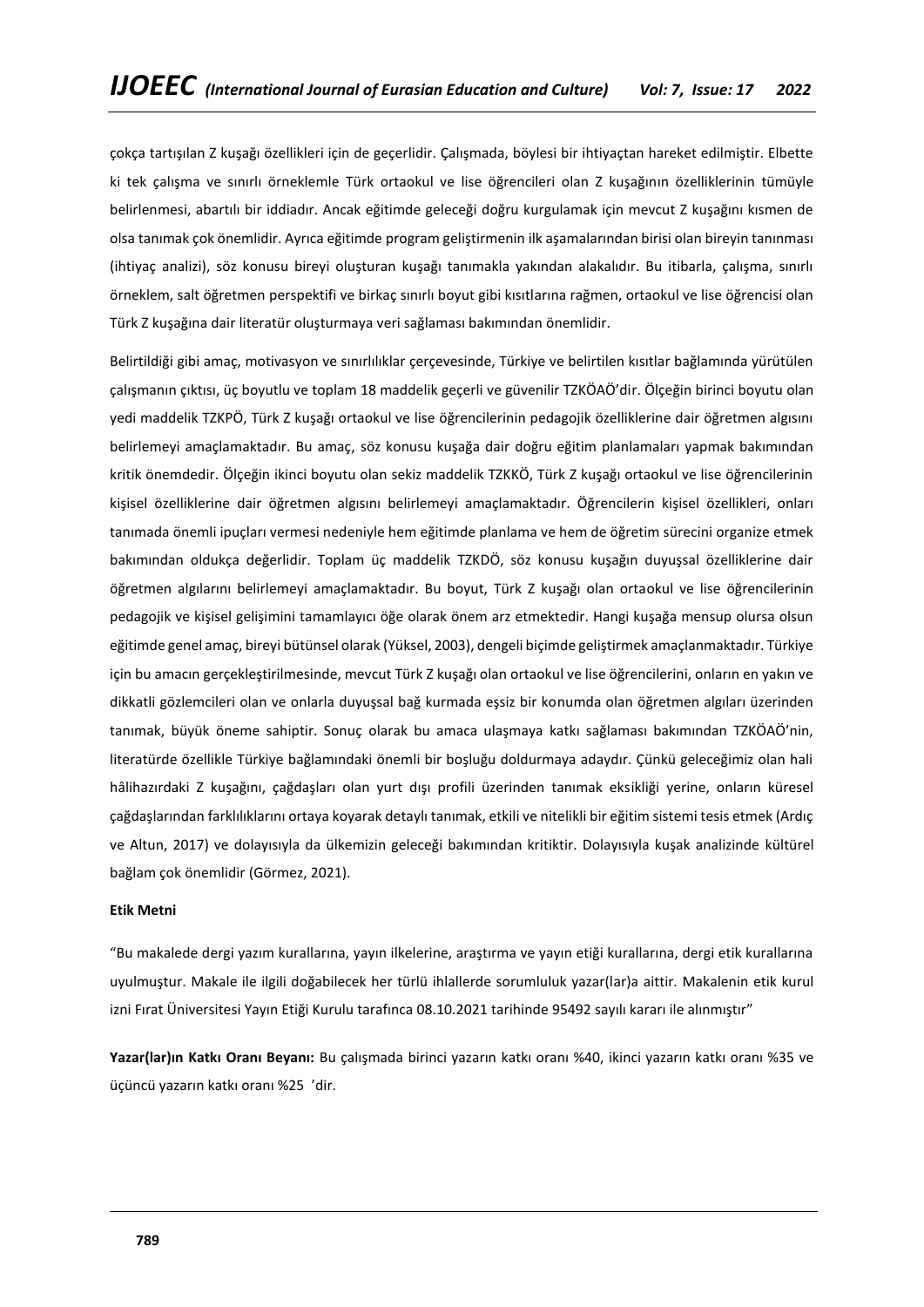#### **REFERENCES**

Akpınar, B. (2017). *Eğitimde program geliştirme ve değerlendirme*. Data Yayıncılık.

- Aktepe, V. (2005). Eğitimde bireyi tanımanın önemi. *Gazi Üniversitesi Kırşehir Eğitim Fakültesi Dergisi*, *6*(2), 15- 24.
- Anbar, A. (2020). İçinde iktisadi ve idari bilimlerde akademik çalışmalar. Z. Gölen, Y. Akay & S. Özer (Eds.), *Kuşaklar ve Kuşakların Finansal Eğilimleri* (s.95-118)*.* Cetinje-Montenegro.
- Ardıç, E. & Altun, A. (2017). Dijital çağın öğreneni. *Uluslararası Sosyal Bilgilerde Yeni Yaklaşımlar Dergisi, 1*, 12- 30.
- Artemova, A. (2018). *Engaging generation Z through social media marketing*. [Bachelor's Thesis]. South-Eastern Finland University.<https://urn.fi/URN:NBN:fi:amk-201804034028>
- Arslan, A. & Staub, S. (2015). Kuşak teorisi ve içgirişimcilik üzerine bir araştırma. *Kafkas Üniversitesi İktisadi ve İdari Bilimler Fakültesi Dergisi*, *6*(11), 1-24.
- Baran, G., Noyan, E. & Karabulut, A. N. (2020). Z kuşağının tatile yönelik ilgilenimi. *Marmara Üniversitesi Öneri Dergisi, 15*(54), 529-554.<https://www.doi.org/10.14783/maruoneri.771741>
- Büyüköztürk, Ş. (2012). *Sosyal bilimler için veri analizi el kitabı* (17. baskı)*.* Pegem Akademi.
- Cogin, J. (2012). Are generational differences in work values fact or fiction? Multi-country evidence and implications. *The International Journal of Human Resource Management*, *23*, 2268– 2294. <https://doi.org/10.1080/09585192.2011.610967>
- Çağlayan, M. (2019). *X ve Y kuşağının sosyal refah algısı* ( Publication No. 559728) [Yüksek Lisans Tezi]. Yıldırım Beyazıt Üniversitesi. <https://tez.yok.gov.tr/UlusalTezMerkezi/tezSorguSonucYeni.jsp>
- Çalışkan, A. (2020). *Z kuşağının yer yapma pratikleri: Yurt odaları örneği* (Publication No.619667) [Yüksek Lisans Tezi]. Bahçeşehir Üniversitesi. <https://tez.yok.gov.tr/UlusalTezMerkezi/tezSorguSonucYeni.jsp>
- Çavuşoğlu, S. & Yalçın, M. (2021). Üniversitelerde kuşaklararası farklılık ve erişilebilirlik: Kavramsal bir değerlendirme. *Üçüncü Sektör Sosyal Ekonomi Dergisi*, *56* (2), 1021-1045. <https://www.doi.org/10.15659/3.sektor-sosyal-ekonomi>
- Çokluk, Ö., Şekercioğlu, G., & Büyüköztürk, Ş. (2014). *Sosyal bilimler için çok değişkenli istatistik: SPSS ve LISREL uygulamaları*. Pegem Akademi.
- Demirel, Ö. (1999). *Kuramdan uygulamaya eğitimde program geliştirme.* Pegem A Yayıncılık.
- Deniz, L. & Tutgun Ünal, A. (2019). Sosyal medya çağında kuşakların sosyal medya kullanımı ve değerlerine yönelik bir dizi ölçek geliştirme çalışması. *OPUS–Uluslararası Toplum Araştırmaları Dergisi*, *11*(18), 1025-1057. <https://doi.org/10.26466/opus.557240>
- Dinç, O. G. (2019). *X kuşağı ve Y kuşağının paternalist liderlik algıları üzerine bir araştırma.* (Publication No.622824) [Yüksek Lisans Tezi]. Eskişehir Anadolu Üniversitesi. <https://tez.yok.gov.tr/UlusalTezMerkezi/tezSorguSonucYeni.jsp>
- Ersöz, S. G. (2017). *Y kuşağı mensuplarının iş değerlerinin ve kişilik özelliklerinin iş motivasyonları üzerindeki etkisi.* (Publicatıon No.451308) [Doktora Tezi]. Dumlupınar Üniversitesi. <https://tez.yok.gov.tr/UlusalTezMerkezi/tezSorguSonucYeni.jsp>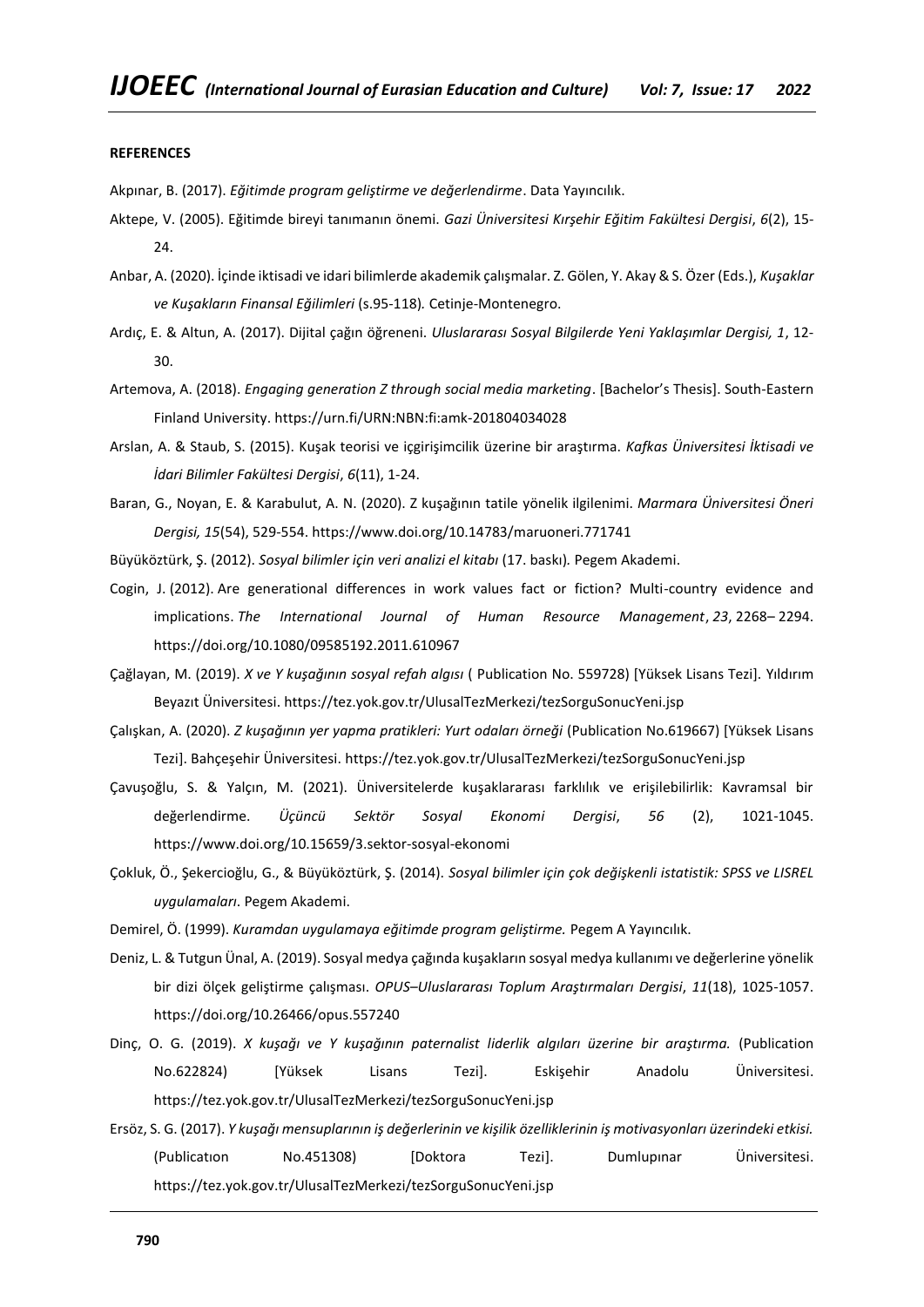Field, A. (2009). *Discovering statics using SPSS.* SAGE.

- Frankel, J., & Wallen, T. (2006). Cross-cultural on organizational commitment: a further review and application of hofstede's value survey module. *Journal of International Business and Entrepreneurship*, *10*(1), 1-26. [https://doi.org/10.1016/0148-2963\(93\)90045-Q](https://doi.org/10.1016/0148-2963(93)90045-Q)
- Görmez, A. B. (2021). Neoliberal özne olarak Z kuşağı. *Ankara Hacı Bayram Veli Üniversitesi İktisadi ve İdari Bilimler Fakültesi Dergisi*, *23*(2), 509-530.
- Halisdemir, M. (2015). *Okul yöneticilerinin Z kuşağına yönelik tutumları ve Z kuşağının okul yöneticisi algısı.* (Publication No.429947) [Yüksek Lisans Tezi]. Maltepe Üniversitesi [.https://tez.yok.gov.tr/UlusalTezMerkezi/tezSorguSonucYeni.jsp](https://tez.yok.gov.tr/UlusalTezMerkezi/tezSorguSonucYeni.jsp)
- Hoe, S. L. (2008). Issues and procedures in adopting structural equation modeling technique, *Journal of Applied Quantitative Methods*, *3*(1), 76-83.
- Karasar, N. (2009). *Bilimsel araştırma yöntemi (19. Baskı)*. Nobel Yayıncılık.
- Kesgin, G. (2019). *X,Y,Z Kuşaklarının yaşlılara yönelik tutumunun ölçülmesi; İstanbul ili, Kadıköy ilçesi örneği.* (Publication No.585375) [Yüksek Lisans Tezi]. İstanbul Üniversitesi [.https://tez.yok.gov.tr/UlusalTezMerkezi/tezSorguSonucYeni.jsp](https://tez.yok.gov.tr/UlusalTezMerkezi/tezSorguSonucYeni.jsp)
- Kılınç, E. & Varol, F. (2021). *Z kuşağının iş hayatına ilişkin beklentileri ve kariyer algıları (COVİD-19 pandemi sonrası iş dünyası için turizm, işletme, yönetim bilişim ve sağlık yönetimi kapsamında bir değerlendirme)*. Ekin Yasın Yayın Dağıtım.
- Kırıklı, A. M. & Köyüstü, S. (2018). Z kuşağı konusunda yapılmış tezlerin içerik analizi yöntemiyle incelenmesi. *Gümüşhane Üniversitesi İletişim Fakültesi Elektronik Dergisi*, *6*(2), 1497-1518[. https://doi.org/10.19145/e](https://doi.org/10.19145/e-gifder.443304)[gifder.443304](https://doi.org/10.19145/e-gifder.443304)
- Kul, H. (2019). *Kuşaklara göre yakın ilişkilerde yaşantılar, romantizm ve eş seçimi tutumları arasındaki ilişkilerin araştırılması.* [Yüksek Lisans Tezi]. Yakın Doğu Üniversitesi. <http://docs.neu.edu.tr/library/6726394870.pdf>
- Meydan, C.H. & Şeşen, H. (2011). *Yapısal eşitlik modellemesi AMOS uygulamaları*. Detay Yayıncılık.
- Moscrip, A. N. (2019). *Generation Z's positive and negative attributes and the impact on empathy after a community-based learning experience*. [Graduate Theses and Dissertations]. University of North Florida. <https://digitalcommons.unf.edu/cgi/viewcontent.cgi?article=1963&context=etd>
- Offorma, G. C. (2016). Integrating components of culture in curriculum planning*. International Journal of Curriculum and Instruction*, *8*(1), 1-8.
- Özdemir, N. D. (2020). *X ve Y kuşağı öğretmenlerin motivasyon ve örgütsel vatandaşlık davranışlarına ilişkin, X ve Y Kuşağı Okul Müdürlerinin Görüşleri (Malatya İli Örneği).* (Publication No.634697) [Yüksek Lisans Tezi]. İnönü Üniversitesi. <https://tez.yok.gov.tr/UlusalTezMerkezi/tezSorguSonucYeni.jsp>
- Pekel, B., Kaya ,T., Çalışkan, F., Doğan, M., Öner, S., Kaya, T., Özyıldız, Z & Erbay, E. (2020) Z kuşağı öğrencilerinin iş hayatı kişilik özelliklerinin ve iş beklentilerinin belirlenmesi. *Ankara Üniversitesi örneği. Sağlık Hizmetlerinde Kuram ve Uygulama Dergisi, 1*(1), 1-9.<https://doi.org/10.47129/bartiniibf.878042>